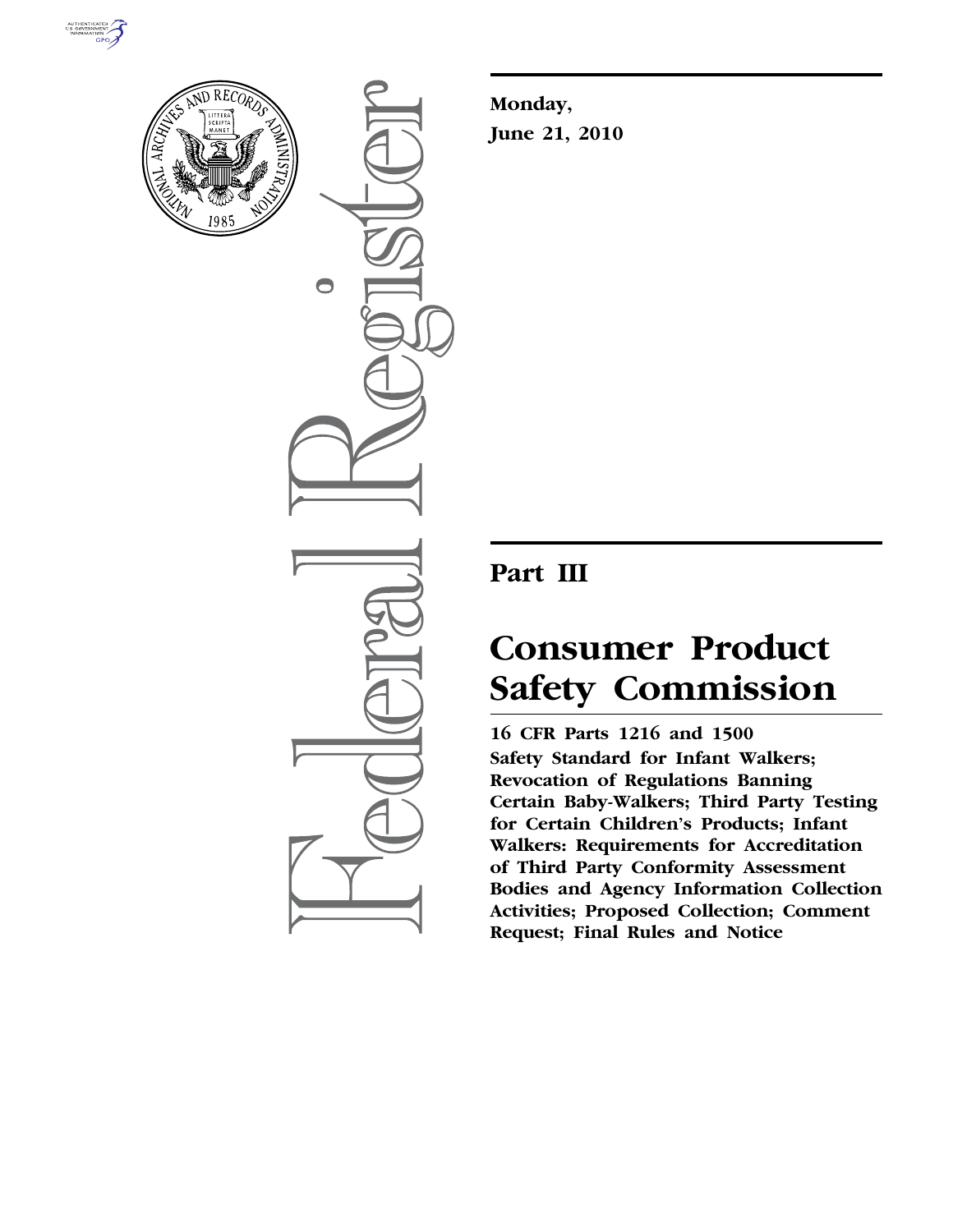# **CONSUMER PRODUCT SAFETY COMMISSION**

# **16 CFR Part 1216**

**[CPSC Docket No. CPSC–2009–0066]** 

# **Safety Standard for Infant Walkers: Final Rule**

**AGENCY:** Consumer Product Safety Commission.

# **ACTION:** Final rule.

**SUMMARY:** Section 104(b) of the Consumer Product Safety Improvement Act of 2008 (''CPSIA'') requires the United States Consumer Product Safety Commission (''CPSC'' or ''Commission'') to promulgate consumer product safety standards for durable infant or toddler products. These standards are to be ''substantially the same as'' applicable voluntary standards or more stringent than the voluntary standard if the Commission concludes that more stringent requirements would further reduce the risk of injury associated with the product. The Commission is issuing a safety standard for infant walkers in response to the direction under section 104(b) of the CPSIA.1

**DATES:** The rule will become effective on December 21, 2010 and apply to products manufactured or imported on or after that date. The incorporation by reference of the publication listed in this rule is approved by the Director of the Federal Register as of December 21, 2010.

# **FOR FURTHER INFORMATION CONTACT:**

Carolyn Manley, Office of Compliance and Field Operations, Directorate for Engineering Sciences, Consumer Product Safety Commission, 4330 East West Highway, Bethesda, MD 20814; telephone (301) 504–7607; *cmanley@cpsc.gov.* 

# **SUPPLEMENTARY INFORMATION:**

#### **A. Background and Statutory Authority**

The Consumer Product Safety Improvement Act of 2008 (''CPSIA'', Pub. L. 110–314) was enacted on August 14, 2008. Section 104(b) of the CPSIA requires the Commission to promulgate consumer product safety standards for durable infant or toddler products. These standards are to be ''substantially the same as'' applicable voluntary standards or more stringent than the voluntary standard if the Commission

concludes that more stringent requirements would further reduce the risk of injury associated with the product. Section 104(b)(2) of the CPSIA directs the Commission to begin rulemaking for two standards by August 14, 2009. Under this provision, the Commission published a proposed standard for infant walkers in the **Federal Register** on September 3, 2009. 74 FR 45704. The standard is substantially the same as a voluntary standard developed by ASTM International (formerly known as the American Society for Testing and Materials), ASTM F 977–07, *Standard Consumer Safety Specification for Infant Walkers,* but with several modifications that strengthen the standard in order to reduce the risk of injury associated with walkers.

There are existing mandatory regulations applicable to baby bouncers, walker-jumpers, and baby walkers, which were originally issued in 1971 by the Food and Drug Administration. 16 CFR 1500.18(a)(6) and 16 CFR 1500.86(a)(4). These regulations do not address hazards associated with falls down stairs, structural integrity, occupant retention, or loading/stability issues. The ASTM F 977–07 standard contains provisions that the mandatory regulations lack or requirements that are more stringent than the mandatory standard. On September 3, 2009, the Commission proposed to revoke the existing CPSC regulations for baby bouncers, baby jumpers and walkers. As explained elsewhere in this issue of the **Federal Register**, the Commission has determined to revoke the existing regulations only with regard to walkers. They will remain in effect for baby bouncers and baby jumpers.

#### **B. The Product**

Infant walkers are used to support very young children before they are walking (usually 6 to 15 months old). ASTM F 977-07 defines "walker" as "a mobile unit that enables a child to move on a horizontal surface when propelled by the child sitting or standing within the walker, and that is in the manufacturer's recommended use position.'' Children may use walkers to sit, recline, bounce, jump, and use their feet to move around. Walkers typically consist of fabric seats attached to rigid trays. The trays are fastened to bases that have wheels or casters to make them mobile.

Currently, there are at least seven manufacturers or importers supplying walkers to the United States market (four domestic manufacturers, two foreign manufacturers with divisions in the United States, and one domestic importer).

All known suppliers of infant walkers are members of the Juvenile Products Manufacturers Association (''JPMA''), the major United States trade association that represents juvenile product manufacturers and importers. Each supplies a variety of children's products, of which walkers are only a small proportion. Infant walkers are available in many countries besides the United States, including China, the United Kingdom, and Australia. Therefore, any foreign manufacturer is a potential supplier to the United States market, either directly or indirectly through an importer.

Infant walkers made by all of the domestic manufacturers supplying walkers to the United States market are JPMA certified as compliant with the ASTM voluntary standard. Based on limited CPSC staff testing, CPSC staff does not believe that the two foreign manufacturers and the domestic importer are making walkers that are compliant with the voluntary standard.

Sales of infant walkers peaked in the early 1990s at less than 2 million annually. By 2005, however, annual walker sales had fallen to around 600,000. Following a similar pattern, walkers in use (the number of walkers estimated to still be in use, regardless of when sold) peaked in the mid-1990s, but have since fallen sharply as well (by 55 percent between 1996 and 2005). As of 2005, the estimated number of walkers in use was probably less than 2 million.

# **C. Incident Data**

The preamble to the proposed rule summarized incident data involving walkers. There has been no change in the fatality reports or injury estimates related to walkers since publication of the proposed rule. That information is repeated below.

#### *1. Injury Estimates*

There were an estimated total of 14,900 (an annual average of 3,000) injuries related to infant walkers among children under the age of 15 months that were treated in hospital emergency departments in the United States over the five-year period 2004–2008.<sup>2</sup> (This estimate has been adjusted to exclude jumpers from the walker code.) No deaths were reported through NEISS.

<sup>1</sup>The Commission voted 5–0 to approve publication of this rule. Commissioner Thomas Moore filed a statement concerning this action which may be viewed on the Commission's Web site at *http://www.cpsc.gov/pr/statements.html* or obtained from the Commission's Office of the Secretary.

<sup>2</sup>The source of injury estimates is the National Electronic Injury Surveillance System (''NEISS''), a statistically valid injury surveillance system based on data gathered from emergency departments of hospitals selected as a probability sample of all the United States hospitals with emergency departments.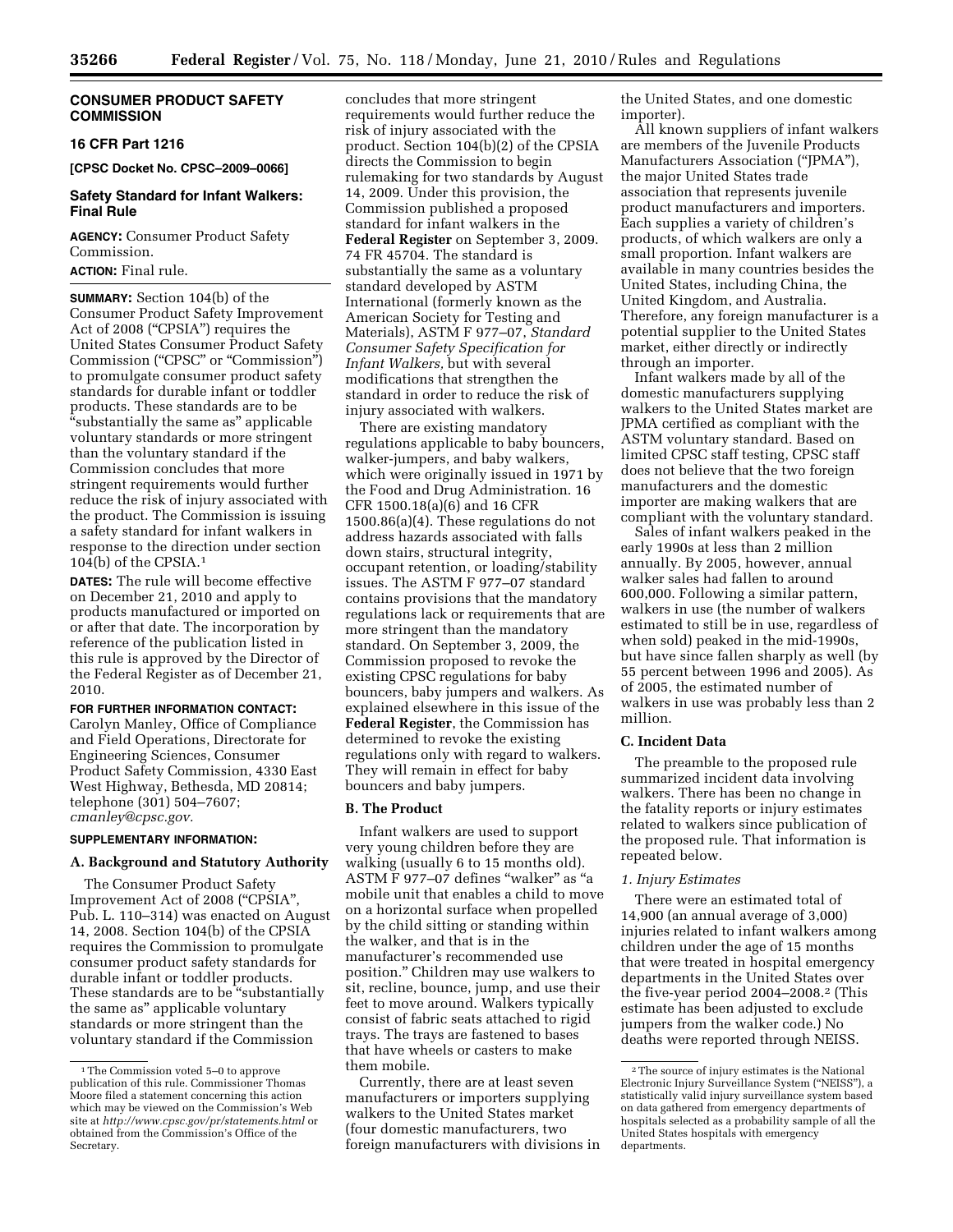There was no statistically significant increase or decrease observed in the estimated injuries from one year to the next, nor was there any statistically significant trend observed over the 2004–2008 period. For injuries requiring emergency department treatment that were related to infant walkers, the following characteristics occurred most frequently based on an annual average:

• Hazard—falls either out of the walker or down stairs/to a lower level while in the walker (62%).

• Injured body part—head (45%) and face (27%).

• Injury type—contusions/abrasions (37%) and internal organ injury (28%).

• Disposition—treated and released (90%) and hospitalized (5%).

For approximately 72 percent of the injuries reported, the walker was directly involved in the incident (such as the walker falling down stairs, tipping over, collapsing). However, many (nearly 20 percent) of the injuries treated in emergency departments were not necessarily caused by failures of the walkers.

As discussed in the preamble to the proposed rule (74 FR at 45705), the stair fall protection provisions in the ASTM standard dramatically affected incidents related to walkers (an 88% decrease in estimated incidents related to walkers treated in emergency rooms from 1994 to 2008). However, the stair fall hazard remains the most prevalent hazard in incidents related to walkers with some of these incidents involving walkers that do not comply with the voluntary standard, damaged or worn walkers, or children who are strong enough to lift the walker and defeat the stair fall protection.

#### *2. Fatalities*

CPSC staff has reports of eight fatal incidents involving an infant in a walker during the five year period 2004 to 2008.3 One of these appears to involve a stair fall incident. The walker involved did not conform to the ASTM walker standard's stair fall performance requirements and had been under recall at the time of the death (due to the lack of stair fall protection). There were three deaths that resulted from accidental drowning when the child moved in a walker into a residential pool or spa. Two of these three deaths involved walkers that were certified to the JPMA standard, though pictures showed that one of the walkers was missing a wheel. The physical condition of the other

walker is unknown. The circumstances of the remaining four deaths varied and involved circumstances unrelated to falls (*i.e.,* a slow cooker overturned on an infant in a walker who pulled the cord of the cooker, an infant pulled a heavy dining chair on himself, an infant rolled down a driveway and struck a moving vehicle, and an infant aspirated a screw while seated in a walker).

#### *3. Non-Fatal Injuries*

A total of 78 non-fatal injuries were reported to have occurred between 2004 and 2008. All of these injuries occurred when the infant was seated in a walker. The leading cause of injury (about 42% of the injuries) was falls down the stairs or to a lower level. The next major cause of injury was product failure, either structural or mechanical failure of the walker, and these accounted for another 37% of the incidents. The attached toys, toy bars, or toy trays on the walker caused another 17% of the injuries, such as lacerations, abrasions, pinching, etc. Three percent of the non-fatal reported injuries were serious burn injuries resulting from infants pulling cords of small cooking appliances and spilling hot liquids onto themselves. Finally, one percent of the reported incidents did not specify the injury.

#### **D. Voluntary Standards**

#### *1. ASTM Voluntary Standard*

ASTM F 977, *Standard Consumer Safety Specification for Infant Walkers,*  was first published in 1986 and was revised in 1997 to address the stair fall hazard. The Commission's proposed rule, published September 3, 2009, was based on the 2007 version of the ASTM standard, ASTM F 977–07. In December 2009, ASTM published a revision to the infant walker standard, F 977–09. This revision included some of the changes in the Commission's proposed rule, but not the majority of them. The 2009 revision of the ASTM standard also included a significant change to the rearward facing stair fall test procedure for open back frame walker models. This test procedure was different from the test procedure the Commission proposed for these types of walkers. The proposed rule would require using a 1 inch aluminum angle firmly attached to the walker frame. The ASTM '09 version uses loops of cord and a lightweight floating bar. Because this method of attachment may not remain taut throughout the stair fall test, this procedure in the ASTM '09 version is not as stringent as the test method the Commission proposed for these types of walkers. For this reason, the final rule

incorporates by reference ASTM F 977– 07 rather than the 2009 revision.

JPMA provides certification programs for juvenile products, including infant walkers. Manufacturers submit their products to an independent testing laboratory to test the product for conformance to the ASTM standard. Currently, infant walkers from five manufacturers are JPMA certified as being in compliance with the ASTM standard.

The ASTM standard includes performance requirements specific to infant walkers, general performance requirements, and labeling requirements. The key provisions of the ASTM infant walker standard include the following:

• Prevention of falls down stairs intended to ensure that a walker will not fall down stairs when facing front, back, and sideways.

• Tipping resistance—intended to ensure that walkers are stable and do not tip over when on a flat surface; includes tests for forward and rear tip resistance, as well as for the occupant leaning over the front.

• Dynamic and static load testing on seating area—intended to ensure that the child remains fully supported while stationary and while bouncing/jumping.

• Occupant retention—intended to prevent entrapment by setting requirements for leg openings.

The ASTM standard also includes: (1) Torque and tension tests to assure that components cannot be removed; (2) requirements for several walker features to prevent entrapment and cuts (minimum and maximum opening size, accessible coil springs, leg openings, and edges that can scissor, shear, or pinch); (3) latching/locking mechanism requirements to assure that walkers do not accidentally fold while in use; (4) requirements for the permanency and adhesion of labels; and (5) requirements for instructional literature.

The stair fall protection requirement, also called the step test, is the key provision in the ASTM standard. For this test, a walker with a Civil Aeromedical Institute infant dummy (Mark II) (subsequently referred to as "CAMI dummy") is placed in the walker's seat which is propelled with a horizontal dynamic force by means of a pulley, rope, and a falling 8-pound weight on a hardwood floor surface. The walker passes the test if it stays on the test table which has a hardwood floor surface. It fails the test if the walker completely falls off the table surface.

The step test in the ASTM F 977–07 standard is based on the assumption that an average walker weighs 8 pounds. However, when CPSC staff weighed five

<sup>3</sup>The reported fatalities and non-fatalities are neither a complete count of all incidents that occurred during the period nor a sample of known probability of selection.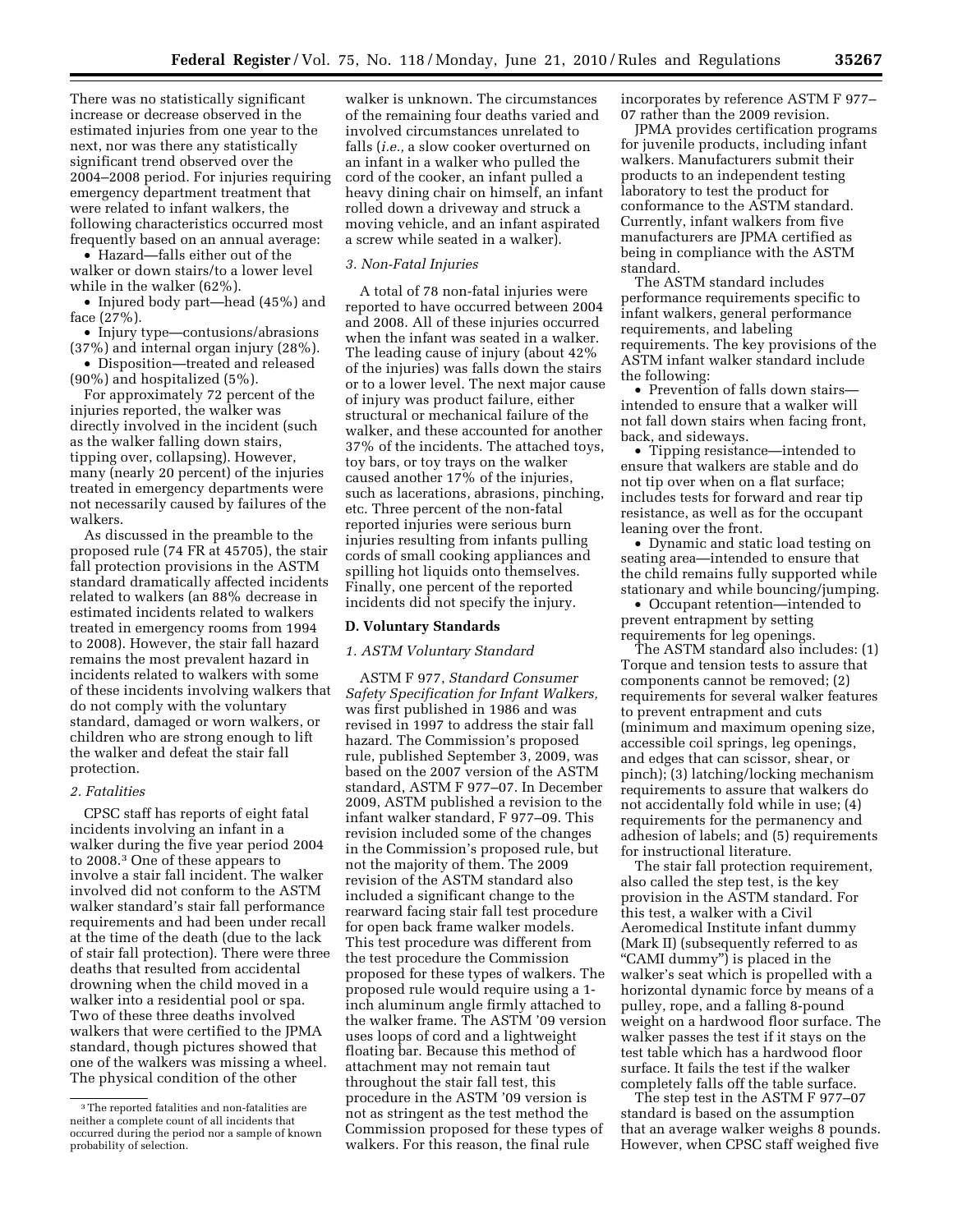2008 to 2009 model walkers, the weight values ranged from 11 to 14 pounds. Computing the launching distance ''d'' as described in section 7.6 of ASTM F 977–07 depends on the weight of the walker, the weight of the CAMI dummy, the weight of the CAMI vest, the coefficient of friction between the walker wheels and the test table surface, and the maximum velocity at the edge of the test table platform (4 ft/sec or 2 ft/sec). According to section 7.6 of ASTM F 977–07, the d value for the forward and rearward directions with only the CAMI dummy seated in the walker is 14.6 inches. The d value for the forward and rearward directions with the CAMI dummy fitted with the 11-pound vest seated in the walker is 21.2 inches. The values of 14.6 inches and 21.2 inches were based on the assumption that the walker weight is 8 pounds. As in the proposed rule, the final rule requires calculation of the launching distance using the actual weight of the walker.

In the ASTM F 977–07 standard, most of the hardware and test apparatus components are not specified. Variability in the type and size of the pulley, rope type, test table flexure etc. can lead to different test results. Two different labs could test the same model walker and obtain different results. As in the proposed rule, the final rule adds specificity to these requirements.

#### *2. European Standard EN 1273:2005*

CPSC staff evaluated EN 1273:2005 European Standard and its two performance tests that are not in the ASTM F 977–07: the 30° incline plane stability test and the parking device test.

The Commission proposed adding the 30° incline plane test, which is a standard stability test common in several EN children's product safety standards, to the walker mandatory standard. In this test, the walker, occupied by a 26.4 lb (12 kg) test mass is placed on a sloping platform inclined at 30° to the horizontal with a stop on the lower edge of the slope. The walker must not tip over. As explained in part F.2 of the preamble, the Commission is not including this test in the final rule.

The parking device test is only applicable to walkers that are equipped with a parking brake. It essentially requires conducting a semi-static version of the stair fall test, but with the parking device engaged. The walker must not move more than 1.97 inches (50 mm) in order to pass. The Commission proposed adding this test, and the final rule retains this addition.

# **E. Response to Comments on the Proposed Rule**

CPSC received seven comments regarding the proposed rule for infant walkers, including five from individuals, one from JPMA, and one from various consumer groups, including Consumers Union, Consumer Federation of America, and Kids in Danger. These comments and the Commission's responses are discussed below.

# *1. Parking Brake Requirement and Warning*

a. *Comment:* One commenter remarked that the parking brake requirement should be more stringent because parking brakes should keep the walker completely stationary and also commented that the proposed warning in the proposed rule is contradictory to the perception of a parking brake's function. Another commenter recommended requiring parking brakes for all infant walkers.

*Response:* CPSC believes that the purpose of the parking brake warning is to alert the caregiver that the parking brake is used for *temporarily* preventing the walker from moving. In several ASTM meetings, some infant walker manufacturers have characterized the purpose of the parking brakes as such, and that the child in the walker must always be kept in view. The parking brake feature is added on some models for convenience to the caregiver. The parking brake is not meant to keep a child in the walker indefinitely without supervision. Also, the warning is meant to prevent any false sense of security by the caregiver. CPSC believes the proposed warning and the performance requirements as they appeared in the proposed rule are adequate.

b. *Comment:* One commenter supported the concept for having a performance test for walkers with parking brakes, but disagreed with the proposal to adopt the EN 1273:2005 European Standard's test for parking brakes. The performance test is similar to that of the stair fall test, except that the 8-pound weight guided by a rope and pulley is released gradually and there is no set launching distance. Upon completion of the gradual 8-pound force application, the maximum allowable displacement (*i.e.,* movement) of the walker is 1.97 inches. The commenter argued that a lack of incidents involving parking devices supports its argument. In addition, the commenter compared the proposed parking device test to the ASTM F 2012, *Standard for Stationary Activity Centers.* The commenter asserted that a stationary activity center

is similar to that of an infant walker with its parking brakes engaged. Based on this comparison to stationary activity centers, the commenter advocated increasing the maximum allowable displacement to 6 inches in accordance with ASTM F 2012.

*Response:* CPSC believes that if a product is equipped with a feature, such as a parking brake, that feature should function properly and safely. Although CPSC is not aware of any incidents involving parking devices in the United States, the Commission believes that requiring the parking brake test is appropriate for the following reasons.

There are important distinctions between walkers and stationary activity centers. An infant in a walker tends to exert a horizontal force to propel himself or herself horizontally, whereas a child in a stationary activity center may not necessarily exert the same type of horizontally concentrated forces because the infant may be preoccupied jumping up and down, spinning about the seat, and playing with toys. The parking brake performance test should set limits on the displacement of the walker in the horizontal direction to resist motion when the parking brakes are engaged. The appropriate amount of force should be applied. Furthermore, upon comparison between ASTM F 2012 and EN 1273:2005, CPSC staff noted the following observations:

• A force gauge is used to apply the 8-pound force in ASTM F 2012 instead of a rope and pulley guided 8-pound weight as specified in EN 1273:2005. In the EN 1273:2005 test, the 8-pound weight is released gradually over a 5 second period and then hung from the test assembly for 1 minute. Arguably, the force of gravity is more consistent than a test technician applying a consistent rate of 8 pounds over a 10 second period (as in the ASTM F 2012 test). The longer duration of 1 minute is more stringent than 10 seconds.

• The location application of the 8 pound force in ASTM F 2012 has infinite variability as it is any location 2 inches above the floor level. The EN 1273:2005 standard requires the rope to be secured onto the bottom frame member of the infant walker which is arguably more consistent.

• In the "Rationale" section of ASTM F 2012, there is no mention of how the maximum allowable limit for displacement of 6 inches per minute was obtained.

EN 1273:2005's maximum allowable 1.97-inch displacement is more stringent than ASTM F 2012's 6 inches. Moreover, CPSC's adoption of this performance test would harmonize with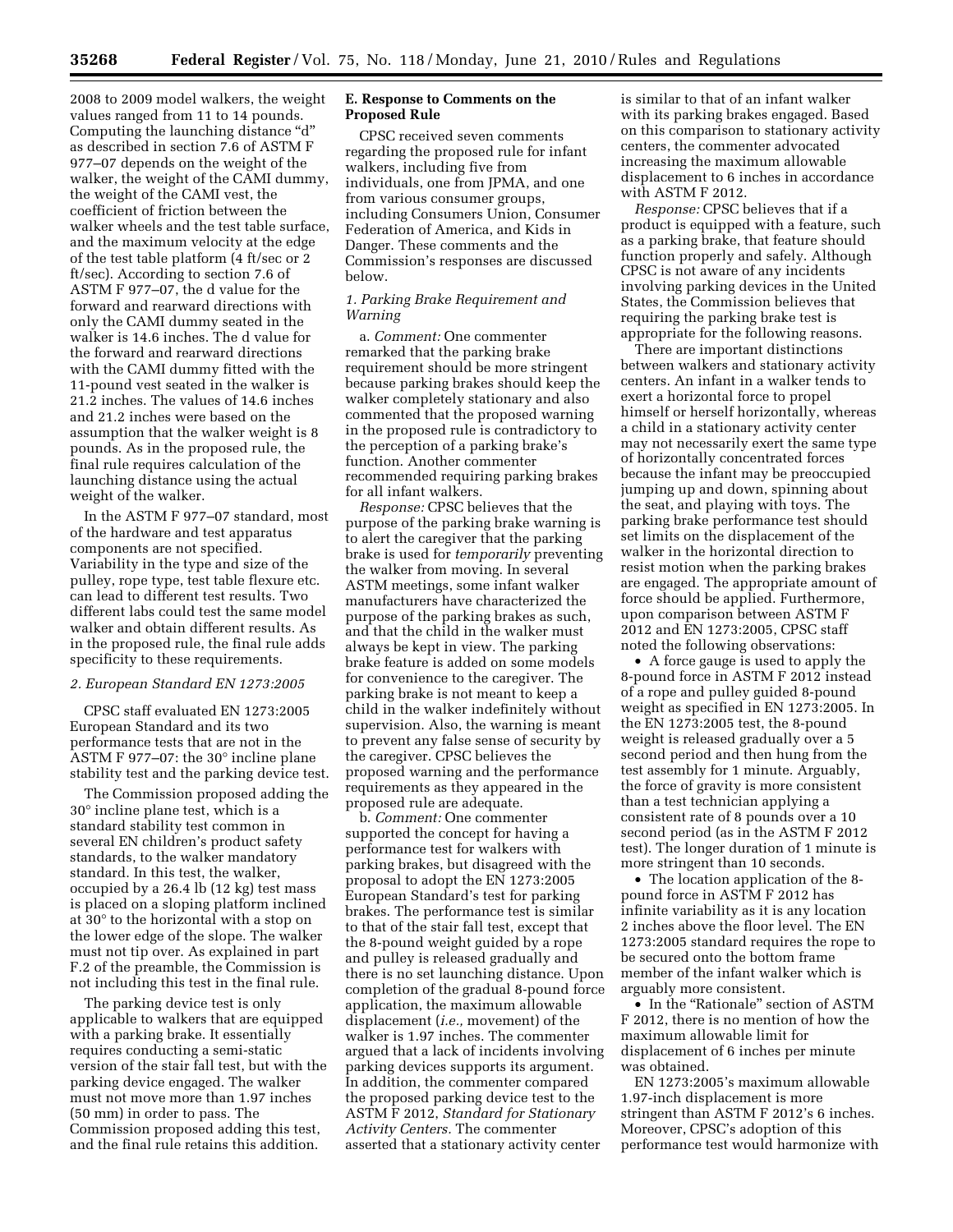the European EN 1273:2005 Standard for this requirement.

The Commission notes that this performance test is required only for infant walker models equipped with parking devices. Manufacturers can choose to exclude parking devices from their product.

The final rule retains the EN 1273:2005 performance test and maximum allowable displacement for 1.97 inches (CPSC staff assumes the commenter referred to 2 inches in its discussions for convenience) for parking devices as it was proposed in the proposed rule, except for an editorial change (discussed in the next response) to address some walkers that have fixed direction rear wheels.

c. *Comment:* The same commenter observed that the parking brake test, as written in the proposed rule, may present problems for measuring the displacement for walkers that have fixed direction wheels in the rear of the walker. With these types of wheels, the walker has a natural tendency to travel in a curved path instead of in a straight path. A walker with four casters does not have this issue.

*Response:* To address this subset of walkers, the final rule adds the following new paragraph to the language the Commission previously proposed for the sideward facing test of parking devices:

If the walker is equipped with fixed direction rear wheels and the walker is displaced in a curved path, establish the location of the rope attachment as the reference point and measure the linear displacement of that reference point after performing the procedure as described in paragraph  $(c)(3)(iii)(A)$  and  $(B)$ .

# *2. The 30*° *Incline Plane Test*

*Comment:* One commenter favored maintaining the cantilevered stability test as described in Section 7.3.4 of the ASTM F 977–07 Standard for infant walkers, and advocated eliminating the additional CPSC proposed 30° incline plane stability test to address tip over hazards.

*Response:* From the time CPSC staff recommended the 30° incline plane test (based on EN 1273:2005), numerous discussions about the added benefits of the 30° incline plane stability test have occurred among CPSC staff and ASTM. Over the past year, these discussions have taken place at ASTM headquarters, as well as in conference calls. A JPMA member was tasked to perform analyses on the two test methods to determine if the 30° incline plane test is needed. During ASTM's presentation at the October 13, 2009 meeting, the JPMA member demonstrated using real

examples that Section 7.3.4 stability test of the ASTM F 977–07 Standard is adequate and that the 30° incline plane test is not needed. The analyses included a comparison of the two stability test methods using the dimensions of an exemplar walker and concluded that the 30° incline plane test was not as severe as the Section 7.3.4 stability test. CPSC staff concurred with this presentation and the comparison of stability test methods. Therefore, the final rule does not include the 30° incline plane test that was in the proposed rule.

#### *3. Adding Calculation To Determine Launching Distance To Step Test Procedures*

*Comment:* One commenter objected to the proposed rule's proposal to change the fixed distances in the step test to a computed value for d which will vary due to the weight of the test sample walkers. The commenter asserted that increasing the launching distance for heavier walkers is not necessary or is ''self correcting'' because a child seated in the heavier walker will naturally not move as fast. The commenter requested keeping the launching distances as they are in Table 1 of Section 7.6 of the ASTM F 977–07 Standard. The commenter also commented that no incident data indicates a need to change velocities in the step test.

*Response:* As discussed in the preamble to the proposed rule (74 FR at 45706), the Commission believes that the step test requirements should be modified to account for heavier modern walkers. The 8-pound walker used to develop the ASTM step requirement for the original 1997 standard is now outdated because the average modern walker is heavier than 8 pounds.

The critical parameter of the step test is the velocity of a walker with a child in it. CPSC staff believes that it would be more robust to assume that the child maintains a 4 feet/second top speed, regardless of the walker's weight. CPSC staff showed that children can achieve 4 feet/second in an 8-pound walker (1996 ASTM Working Group) and in a 10.5-pound walker (2000 Austrian study 4). (Both of these studies were based on small sample sizes of 7 and 5 children, respectively.) Stair fall incidents continue to occur, and some involve modern walkers that meet the ASTM requirements. Since the child/ walker speed is the critical factor in

determining stopping distance of a moving walker at the edge of the step, CPSC staff believes that a 4 feet/second velocity should be maintained regardless of the walker's weight. This necessitates using the walker's actual weight in the calculation for the stair fall test.

With regard to incident data supporting the change, a special study conducted by CPSC indicates that several reported incidents involved walkers that were manufactured to comply with the ASTM stair step requirement and were reported to have been in good condition at the time of the incident. In addition, a review of a list compiled by CPSC staff of over 200 incidents (reported through sources other than NEISS) involving infant walkers from 1999 to 2008 indicates that over 40 percent of those incidents involved stair falls, including one death which occurred due to a fractured skull.

CPSC staff's review of the data has also shown that popular larger, heavier models (greater than 8 pounds) manufactured after 1998 were involved in stair falls. For example, in incident 081112HEP9038, a 10-month old male fell down a set of steps when he traveled past an unlatched gate; the child required a trip to the emergency room. In incident 081113HEP9029, an 11-month old male fell down a set of stairs and was found upside down still in the walker. Both incidents involved walkers made by a leading manufacturer. Both incidents occurred from 2007 to 2008, and both walkers were equipped with friction strips. Therefore, the data show that modern walkers continue to be involved in stair fall incidents. If a walker is traveling too fast, even if it is equipped with friction strips, it may fall down a set of steps. By increasing this launching distance, the Commission is making the standard stricter, which should result in walkers that are made to be safer when traveling at faster speeds.

#### *4. Impact of Change to Step Test*

*Comment:* The same commenter stated that using a calculation in the step test would be a substantial change and would affect the outcome of the test results for walkers that pass the requirement.

*Response:* Based on limited testing by CPSC staff, the Commission believes that some manufacturers will not need to make changes to their product. CPSC staff agrees that some manufacturers will have to modify their product. However, these changes are feasible. Possible modifications could include increasing the rolling friction within the walker's wheels, reducing the walker

<sup>4</sup> ''Baby Walking Frames—Final Report,'' Consumer Council Austrian Standards Institute in co-operation with Association for Consumer Information, European Committee For Standardization, CEN/TC 252/WG 1 N. 255 February 2001.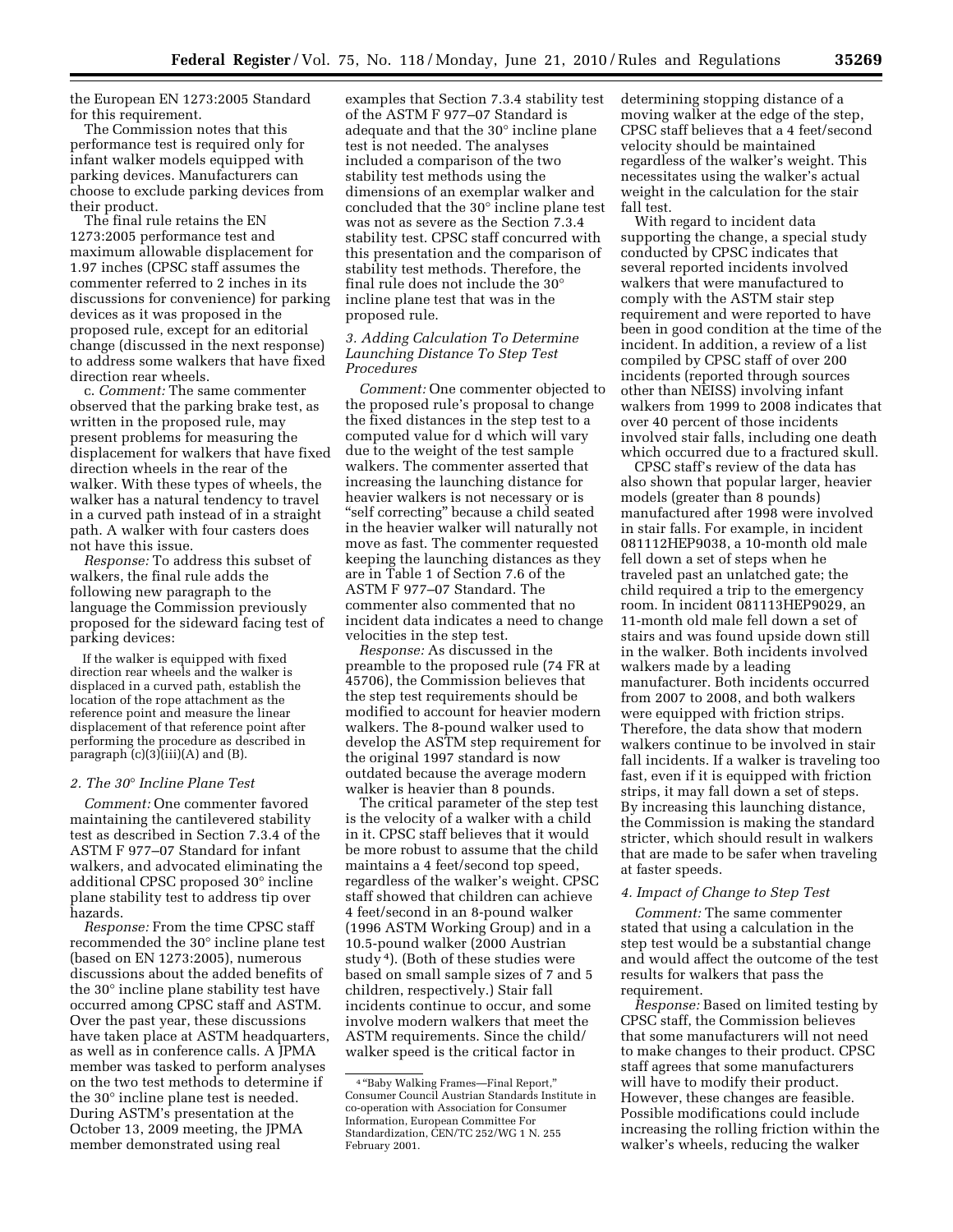weight, or refining the friction strip design.

#### *5. CAMI Dummy Head Position*

*Comment:* One commenter requested CPSC to consider specifying how the CAMI dummy is to ''be positioned and restrained during testing so that the center of gravity will be consistent from lab to lab.''

*Response:* CPSC agrees in principle that it is plausible that a CAMI dummy's flexibility properties may change over time and use. Last year, round robin testing was done by CPSC staff, several manufacturers, and a testing laboratory. In addition to pass/fail testing, quantitative measurements were made, measuring the displacement of the walker relative to the edge of the test table. Testing done by CPSC staff did not show any substantial variability in the CPSC test results when the CAMI dummy's head was not secured. However, many other parameters, such as rope type, pulley type, and the spring rate for the pulley mounting bracket, were standardized. Furthermore, the CPSC standard provides additional specificity concerning the CAMI positioning: arms positioned on top of the toy tray, use of the standardized military rope to secure the legs, *etc.*  Securing the CAMI head in a most rearward or forward position could possibly produce different results, depending on the flexibility of the dummy. Thus, CPSC staff believes that the CAMI head should not be secured. When the CAMI is positioned as described in the proposed (and final) procedure, the CAMI head movement, while it exists, is minimized to the extent possible. Thus, the final rule, like the proposed rule, provides for the CAMI head to remain unrestrained during all the step tests.

#### *6. Friction Pad Wear and Tear*

*Comment:* The same commenter asked the CPSC to consider the affect of wear and tear as well as dirt and dust on the walker's compliance with the step test.

*Response* The final rule does not include any additional performance requirements involving step tests with worn friction strips. Although CPSC recognizes that friction pad wear may reduce the pad's effectiveness, this may not be the case for all walker friction pads. Some pads may last longer than others. Assessing the amount of wear and standardizing the wear characteristics may be somewhat subjective. Given the variation between friction pad vendors and the changing compositions of the rubber used in the friction pads, it may be difficult to

standardize this aspect of the test. The final standard includes other changes that address the stair fall hazard, such as increasing the input kinetic energy for heavier walkers (*i.e.,* walkers heavier than 8 pounds would need to be launched from a longer distance to achieve the target terminal velocities). In an indirect way, setting the higher input kinetic energy requirement for heavier walkers creates revised design criteria for walker manufacturers. One area where those manufacturers can address the resistance to stair falls may lie in revisions to the friction pad design. CPSC staff believes standardizing the target velocity will have an important impact on the actual test, as the kinetic energy of the walker and CAMI dummy is proportional to the square of the velocity. Furthermore, each walker will be subjected to 18 impacts which will sufficiently subject the sample walkers to abuse (3 directions  $\times$  2 configurations with and without vest  $\times$  3 replicates). For these reasons, CPSC staff believes there is insufficient data and rationale to add performance requirements involving stair fall tests with worn friction strips.

# **F. Assessment of Voluntary Standard ASTM F 977–07 and Description of Final Rule**

*1. Section 104(b) of the CPSIA: Consultation and CPSC Staff Review* 

Section 104(b) of the CPSIA requires the Commission to assess the effectiveness of the voluntary standard in consultation with representatives of consumer groups, juvenile product manufacturers, and other experts. This consultation process began in October 2008 during the ASTM subcommittee meeting regarding the ASTM infant walker voluntary standard. Consultations between Commission staff and members of this subcommittee have continued and are still ongoing.

As discussed in the preamble to the proposed rule (74 FR at 45706), CPSC staff conducted testing on JPMA certified walkers in order to evaluate the ASTM infant walker standard and develop recommendations for changes to it. The testing focused on the stair fall test in the ASTM standard, a stability performance requirement, and a parking brake requirement (the latter two both taken from EN 1273:2005).

Consistent with section 104(b) of the CPSIA, this rule establishes a new 16 CFR part 1216, ''Safety Standard for Infant Walkers.'' The new part incorporates by reference the requirements for infant walkers in ASTM F 977–07 with certain changes to specific provisions to strengthen the

ASTM standard, as discussed in the next section of this preamble, to further reduce the risk of injury. These modifications are similar to the changes the Commission proposed in its September 3, 2009 proposed rule. Differences from the proposed rule are noted in the following section of this preamble.

# *2. Description of Final Rule Including Changes to the ASTM Standard's Requirements*

While most requirements of the ASTM F 977–07 standard are sufficient to reduce the risk of injury posed by infant walkers, the Commission has modified several provisions in the standard to make them more stringent and clarified the test procedures. The following discussion describes the final rule, including changes to the ASTM requirements, and notes any changes from the proposed rule. In addition, some editing and formatting changes have been made which make the final text different from the proposed rule. The Commission made these editing and formatting changes to respond to concerns raised by the Office of the Federal Register; the editing and formatting changes do not alter the substance of the rule.

#### a. Scope (§ 1216.1)

The final rule states that part 1216 establishes a consumer product safety standard for infant walkers manufactured or imported on or after a date which would be six months after the date of publication of a final rule in the **Federal Register**.

The Commission received no comments on this provision in the proposed rule and is finalizing it without change.

# b. Incorporation by Reference  $(S 1216.2(a))$

Section 1216.2(a) explains that, except as provided in § 1216.2(b), each infant walker must comply with all applicable provisions of ASTM F 977– 07, ''Standard Consumer Safety Specification for Infant Walkers,'' which is incorporated by reference. Section 1216.2(a) also provides information on how to obtain a copy of the ASTM standard or to inspect a copy of the standard at the CPSC.

The Commission received no comments on this provision in the proposed rule and is finalizing it without change.

c. Summary of Changes to ASTM F 977– 07

The more substantive modifications to the ASTM standard for walkers are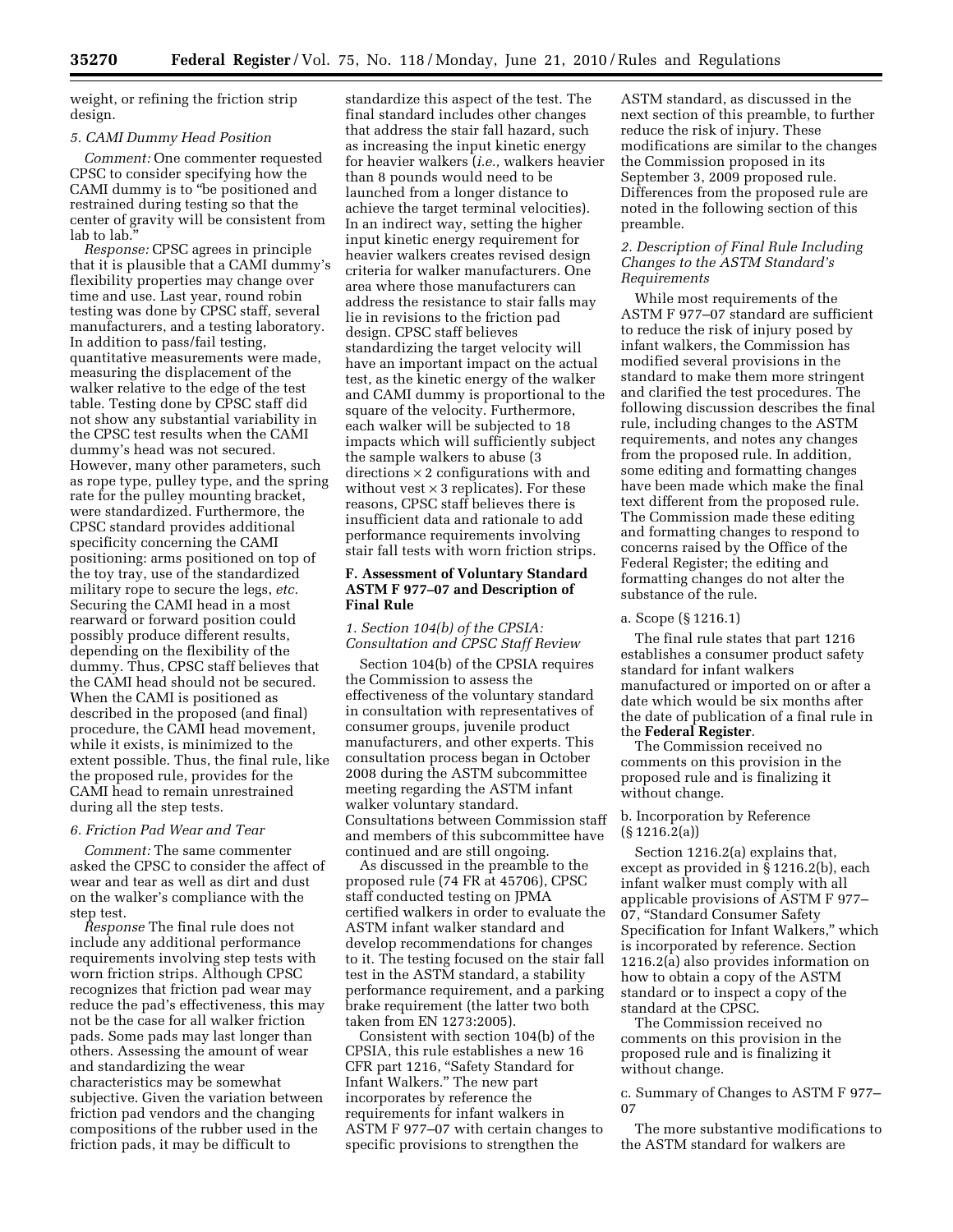discussed in greater detail in part F.2.d. of this preamble below. A summary of these changes along with the other, more editorial/technical changes that the rule makes to the ASTM standard follows. The final rule:

• Updates the illustration of types of models of walkers in Figure 1 of the ASTM standard to include an open back design (§ 1216.2(b)(1));

• Revises equipment specifications in section 4.6 of the ASTM standard to eliminate brand and model of force gauge and provide performance specifications instead. The proposed rule would have a one year calibration interval. However, the final rule provides a more general interval because a force gauge could go out of calibration before one year. Appropriate calibrations are necessary to maintain accuracy. (§ 1216.2(b)(2));

• Revises Figure 10 of the ASTM standard to show specific rope, other equipment and procedures for the step test (§ 1216.2(b)(15));

• In step test procedures, adds a calculation (discussed below) using the actual weight of the walker to determine the launching distance rather than assuming an 8-pound walker.  $(\S 1216.2(b)(5)(i), (6)(i), (8)(i), (9)(i)(11),$  $(13)(i)$ ,  $(16)(i)$ ,  $(18)(i)$ ;

• In step test procedures, specifies the position for walker wheels (§ 1216.2(b)(6)(i), (11)(i), (16)(i));

• In step test procedures, specifies the position for the CAMI dummy.  $(\S 1216.2(b)(7)(i));$ 

• In step test procedures, specifies rope type, pulley type, and force to be applied. (§ 1216.2(b)(4)(i), (8)(i), (12)(i),  $(17)(i)$ ;

• In step test procedures, requires each aspect of the test (forward, sideward, and rearward) three times to make it consistent with EN 1273:2005 and allow more confidence in the test results. (§ 1216.2(b)(10)(i), (14)(i),  $(19)(i)$ ;

• Adds the following warning concerning the parking brake if a walker has a parking brake: "WARNING: Parking brake use does not totally prevent walker movement. Always keep child in view when in the walker, even when using the parking brakes.''  $(S 1216.2(b)(21)(i));$ 

• Revises the stair hazard warning to state: ''Block stairs/steps securely before using walker, even when using parking brake.'' (§ 1216.2(b)(22)(i)); and

• Adds parking device test (§ 1216.2(b)(20)).

d. More Detailed Description of Changes to the ASTM Standard's Step Test

*Specification of equipment and procedures.* The ASTM F 977–07

standard's step test lacks numerous details which allow for variability in testing that could result in different test results. The Commission proposed specifying the equipment and procedure needed for the test (*e.g.,* type of rope and pulley to be used, orientation of wood grain in the floor). The final rule retains these changes. Additionally, the Commission proposed modifying the test procedure language in several provisions, such as specifying a tolerance for the term "horizontal" ( $0^\circ \pm$ 0.5°). The final rule retains these changes.

The final rule removes a specification that the test table be 48 inches. This specification appears in a notation in Figure 10 of the ASTM standard. The proposed rule showed figure 10 with the noted 48-inch length table. However, the final rule leaves the length of the test table unspecified so that a test laboratory may use a table of adequate length to accommodate the maximum calculated launching distance d. A test table length of 48 inches may not be sufficient for all walkers once the calculation is based on the actual weight of the walker.

*Calculation of launching distance.*  The Commission proposed a change in the calculation of the launching distance used in the step test. The Commission proposed weighing the walker and computing the appropriate launching distances using the actual weight of the walker.

As discussed in the preamble to the proposed rule (74 FR at 45704) and in this preamble, the launching distances may vary depending on the weight of the walker and the maximum velocity of the walker at the edge of the platform (4 ft/sec or 2 ft/sec). If the walker weight is not appropriately accounted for, then it is possible the target maximum velocity cannot be achieved. For example, if the scenario involved computing distance d where the walker is tested in the forward direction with the CAMI dummy and the walker weight is 14 pounds, distance d would equal 18.0 inches (instead of 14.6 inches if the walker weight value is 8 pounds). The longer distance is needed to achieve the target velocity of 4 feet/second. If a 14-pound walker is launched from 14.6 inches, the walker may not achieve the maximum velocity of 4 feet/second. The final rule retains the distance d calculation with a slight modification that requires the testing lab to measure the weight of the CAMI dummy and vest. This will account for variations in the weight of CAMI dummies and vests.

e. More Detailed Description of Parking Brake Test

The Commission proposed adding the parking brake test of the European Standard EN 1273:2005. The final rule retains this test. It applies to infant walkers that provide parking brakes, but it does not require walkers to have parking brakes. Under this test, the walker is set up to run a quasi-static version of the step test, but with the parking device activated. If the walker moves a distance greater than 1.97 inches (50 mm), the walker fails the requirement. The parking brake test will ensure that, if a walker has a parking brake, it will work effectively.

f. Elimination of 30° Incline Plane Test

The Commission proposed adding the 30° incline plane test from the European Standard EN 1273:2005 for walkers. As discussed more fully in the response to a comment in part E of this preamble, the final rule eliminates this additional requirement because testing and analysis by a JPMA member demonstrated the adequacy of the stability test in the ASTM F 977–07 standard.

#### **G. Effective Date**

The Commission proposed that the standard would become effective 6 months after publication of a final rule. The Commission received no comments on the proposed effective date. The final rule provides that the rule will become effective six months after publication and thus will require that infant walkers manufactured or imported on or after that date must meet this standard.

#### **H. Paperwork Reduction Act**

Sections 8 and 9 of ASTM F 977–07 contain requirements for marking, labeling and instructional literature that are considered ''information collection requirements'' under the Paperwork Reduction Act, 44 U.S.C. 3501–3520. In a separate notice elsewhere in this issue of the **Federal Register**, the Commission is publishing a notice requesting comments on this collection of information.

# **I. Regulatory Flexibility Act**

The Regulatory Flexibility Act (''RFA'') generally requires that agencies review rules for their potential economic impact on small entities, including small businesses. 5 U.S.C. 604.

#### *1. The Market*

There are currently at least seven manufacturers or importers supplying infant walkers to the United States market (four domestic manufacturers,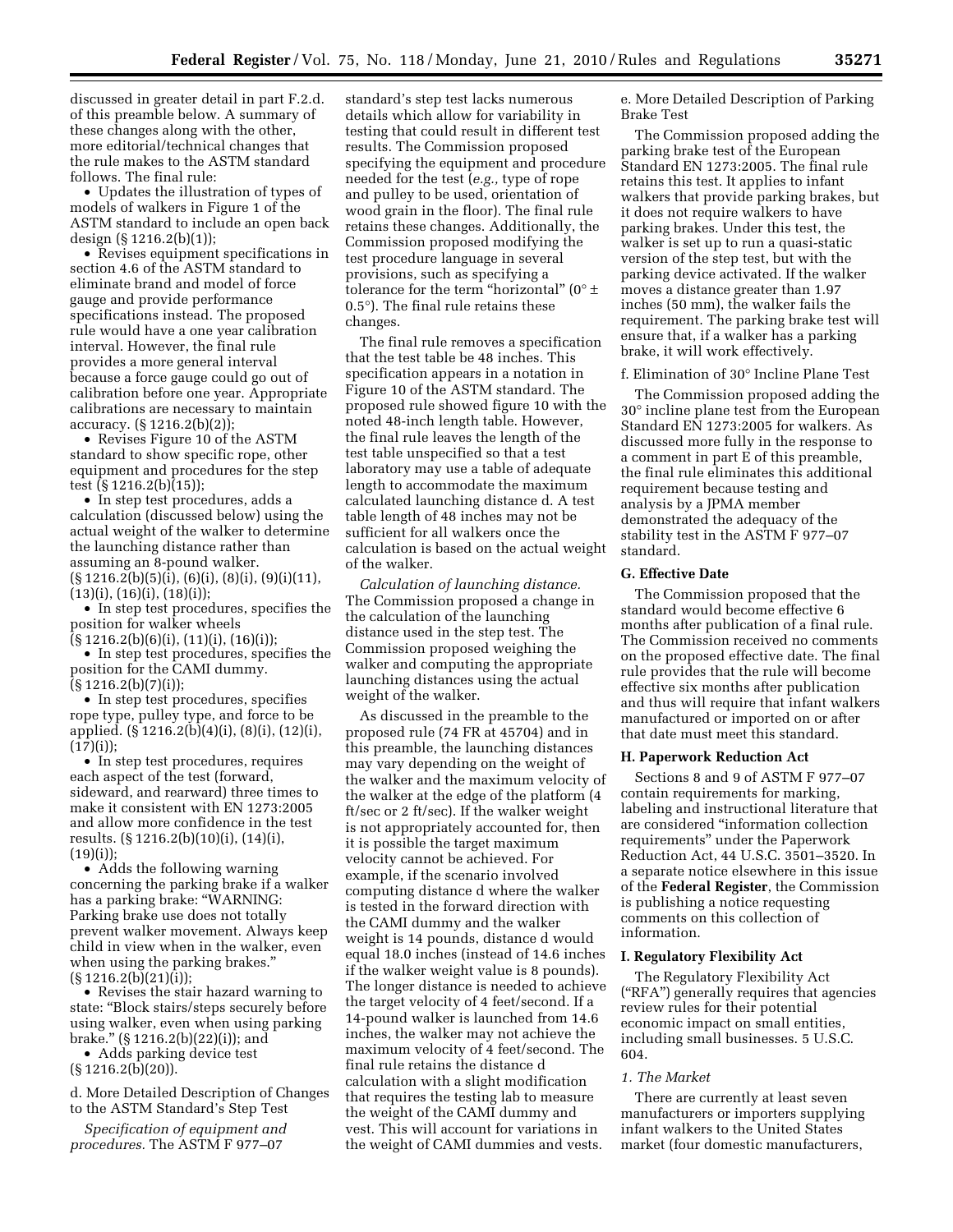two foreign manufacturers with divisions in the United States, and one domestic importer). Under Small Business Administration (SBA) guidelines, a manufacturer of infant walkers is small if it has 500 or fewer employees and an importer is considered small if it has 100 or fewer employees. Two domestic manufacturers (a third small manufacturer also sells infant walkers, but based on their current product list is no longer manufacturing them) and one domestic importer known to be supplying the United States market qualify as small businesses under these guidelines. However, CPSC staff believes that there are probably other unknown small importers operating in the United States market as well.

All domestic manufacturers supplying infant walkers to the United States market certify their products as compliant with the ASTM voluntary standard through the JPMA certification program. Based on limited CPSC staff testing, the two foreign manufacturers and the domestic importer are not believed to be complying with the voluntary standard.

#### *2. Impact of the Rule*

The changes to the existing stair fall test requirements would reduce variability across manufacturers. Also, because the specific test modifications have been selected to minimize the friction associated with the test procedure, they may effectively add stringency to the tests. It is unknown the extent (if any) to which the modification in the existing stair fall requirements of the voluntary standard will affect infant walkers that now comply with the voluntary standard. However, initial testing shows that the requirements impact the test results of a few walkers. Therefore, it is possible that some manufacturers might need to make walker modifications to comply. Based on staff estimates of the costs of complying with the 1997 stair fall requirements, this cost is unlikely to exceed more than several dollars per unit. Possible modifications include: Increasing the rolling friction within the walker's wheels; reducing the walker weight; and refining the friction strip design.

Infant walkers are not currently required to have parking brakes, nor would they be required to have them under the standard. However, the final rule includes a test of parking brakes, if a walker has them, to assure that they work properly. Initial testing finds that existing walkers have no difficulty in passing this requirement. Therefore, the Commission does not expect it to

represent a burden to current manufacturers. However, its inclusion would minimize the risk of walkers with ineffective brakes entering the United States market in the future.

Of the seven firms currently known to be marketing infant walkers in the United States, three are small firms two small domestic manufacturers and a small domestic importer. We discuss the possible impact of the rule on these entities immediately below.

*Small manufacturers.* One small domestic manufacturer has annual sales of approximately \$31–72.5 million. It currently produces seven walker models and approximately 57 other juvenile products, one of which is a substitute for infant walkers. The second is a small domestic manufacturer with annual sales of approximately \$2.5–5 million. Although its annual sales are lower, it is currently producing only one infant walker model and approximately 110 other juvenile products.

The two small domestic manufacturers (which are JPMA certified as compliant with the voluntary standard) may not need to make product modifications. If they do, it will most likely be due to changes needed to comply with the modified stair fall requirements. The costs to these manufacturers are not likely to be substantial, but may increase by as much as several dollars per unit.

*Small importers.* The only known small domestic importer has annual sales of approximately \$2.5–5 million and is not believed to be in compliance with the voluntary standard. Therefore, some product modifications would be necessary. The impact of the infant walker requirements on this importer is unclear, because little is known about the walkers sold by this company. However, the impact is unlikely to be large. Even if the company responded to the rule by discontinuing the import of its non-complying walkers, either replacing them with a complying product or another juvenile product, deciding to import an alternative product would be a reasonable and realistic way to offset any lost revenue from walker sales.

There also may be additional importers of walkers that the staff has been unable to identify. However, the impacts of the rule on these firms, if any, are unknown.

#### *3. Alternatives*

Under section 104 of the CPSIA, the primary alternative that would reduce the impact on small entities is to make the voluntary standard mandatory with no modifications. Because the two small domestic manufacturers already meet

the requirements of the voluntary standard, adopting the standard without modifications may reduce their costs, but only marginally. Similarly, limiting the requirements of the standard to those already contained in the voluntary standard would probably have little beneficial impact on small importers that do not currently meet the requirements of the voluntary standard. This is because, to these firms, most of the infant walker cost increases would be associated with meeting the requirements of the voluntary standard, rather than the minor additions associated with the Commission's modification of the standard.

#### *4. Conclusion of Final Regulatory Flexibility Analysis*

It is not expected that the standard will have a substantial effect on a large number of small firms. In some cases, small firms may not need to make any product modifications to achieve compliance. Even if modifications were necessary, and the cost of developing a compliant product proved to be a barrier for individual firms, the loss of infant walkers as a product category is expected to be minor and would likely be mitigated by increased sales of competing products, such as activity centers, or entirely different juvenile products.

#### **J. Environmental Considerations**

The Commission's regulations provide a categorical exclusion for the Commission's rules from any requirement to prepare an environmental assessment or an environmental impact statement as they ''have little or no potential for affecting the human environment.'' 16 CFR 1021.5(c)(1). This rule falls within the categorical exclusion.

#### **K. Preemption**

Section 26(a) of the CPSA, 15 U.S.C. 2075(a), provides that where a ''consumer product safety standard under [the CPSA]'' is in effect and applies to a product, no State or political subdivision of a State may either establish or continue in effect a requirement dealing with the same risk of injury unless the State requirement is identical to the Federal standard. (Section 26(c) of the CPSA also provides that States or political subdivisions of States may apply to the Commission for an exemption from this preemption under certain circumstances.) Section 104(b) of the CPSIA refers to the rules to be issued under that section as ''consumer product safety rules,'' thus implying that the preemptive effect of section 26(a) of the CPSA would apply.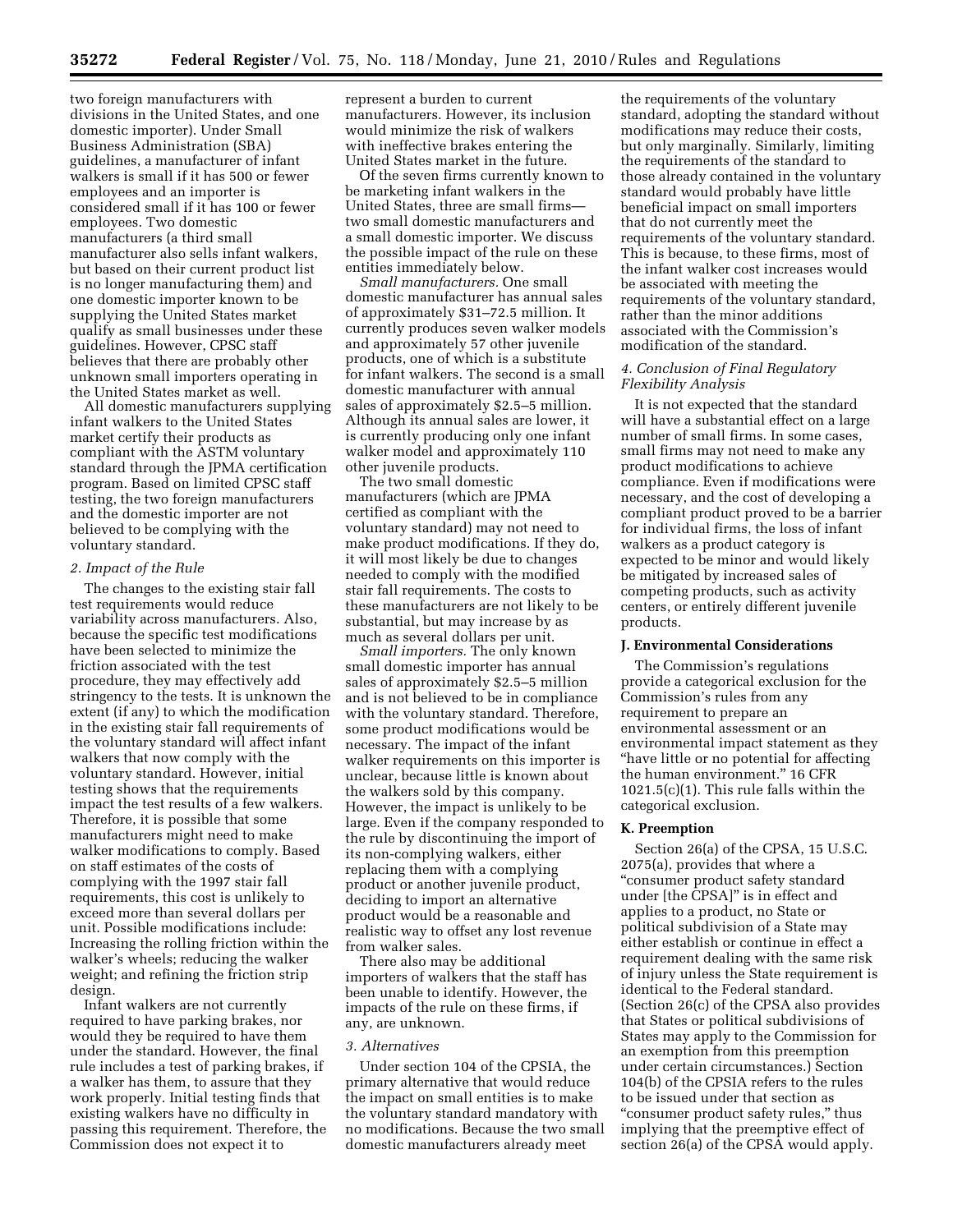Therefore, a rule issued under section 104 of the CPSIA will invoke the preemptive effect of section 26(a) of the CPSA when it becomes effective.

# **L. Certification**

Section 14(a) of the Consumer Product Safety Act ("CPSA") imposes the requirement that products subject to a consumer product safety rule under the CPSA, or to a similar rule, ban, standard, or regulation under any other act enforced by the Commission, must be certified as complying with all applicable CPSC requirements. 15 U.S.C. 2063(a). Such certification must be based on a test of each product or on a reasonable testing program or, for children's products, on tests on a sufficient number of samples by a third party conformity assessment body accredited by the Commission to test according to the applicable requirements. As discussed above in part K of this preamble, section 104(b)(1)(B) of the CPSIA refers to standards issued under that section, such as the rule for infant walkers established in this final rule, as ''consumer product safety standards.'' By the same reasoning, such standards also would be subject to section 14 of the CPSA. Therefore, any such standard would be considered to be a consumer product safety rule to which products subject to the rule must be certified.

Because infant walkers are children's products, they must be tested by a third party conformity assessment body

whose accreditation has been accepted by the Commission. The Commission is issuing a separate notice of requirements to explain how laboratories can become accredited as third party conformity assessment bodies to test to the new safety standard. (Infant walkers also must comply with all other applicable CPSC requirements, such as the lead content requirements of section 101 of the CPSIA, potentially the phthalate content requirements in section 108 of the CPSIA if the walker incorporates a toy component, the tracking label requirement in section 14(a)(5) of the CPSA, and the consumer registration form requirements in section 104 of the CPSIA.)

# **List of Subjects in 16 CFR 1216**

Consumer protection, Incorporation by reference, Imports, Infants and children, Labeling, Law enforcement, and Toys.

■ Therefore, the Commission amends Title 16 of the Code of Federal Regulations by adding part 1216 to read as follows:

# **PART 1216—SAFETY STANDARD FOR INFANT WALKERS**

Sec.

1216.1 Scope.

1216.2 Requirements for infant walkers.

**Authority:** The Consumer Product Safety Improvement Act of 2008, Pub. L. 110–314, § 104, 122 Stat. 3016 (August 14, 2008).

# **§ 1216.1 Scope.**

This part 1216 establishes a consumer product safety standard for infant walkers manufactured or imported on or after December 21, 2010.

# **§ 1216.2 Requirements for infant walkers.**

(a) Except as provided in paragraph (b) of this section, each infant walker shall comply with all applicable provisions of ASTM F 977–07, Standard Consumer Safety Specification for Infant Walkers, approved April 1, 2007. The Director of the Federal Register approves this incorporation by reference in accordance with 5 U.S.C. 552(a) and 1 CFR part 51. You may obtain a copy from ASTM International, 100 Bar Harbor Drive, P.O. Box 0700, West Conshohocken, PA 19428; telephone 610–832–9585; *http://www.astm.org*. You may inspect a copy at the Office of the Secretary, U.S. Consumer Product Safety Commission, Room 820, 4330 East West Highway, Bethesda, MD 20814, telephone 301–504–7923, or at the National Archives and Records Administration (NARA). For information on the availability of this material at NARA, call 202–741–6030, or go to: *http://www.archives.gov/ federal*\_*register/code*\_*of*\_*federal*\_ *regulations/ibr*\_*locations.html*.

(b) Comply with the ASTM F 977–07 standard with the following additions or exclusions:

(1) Instead of Figure 1 of ASTM F 977–07, comply with the following: **BILLING CODE 6355–01–P**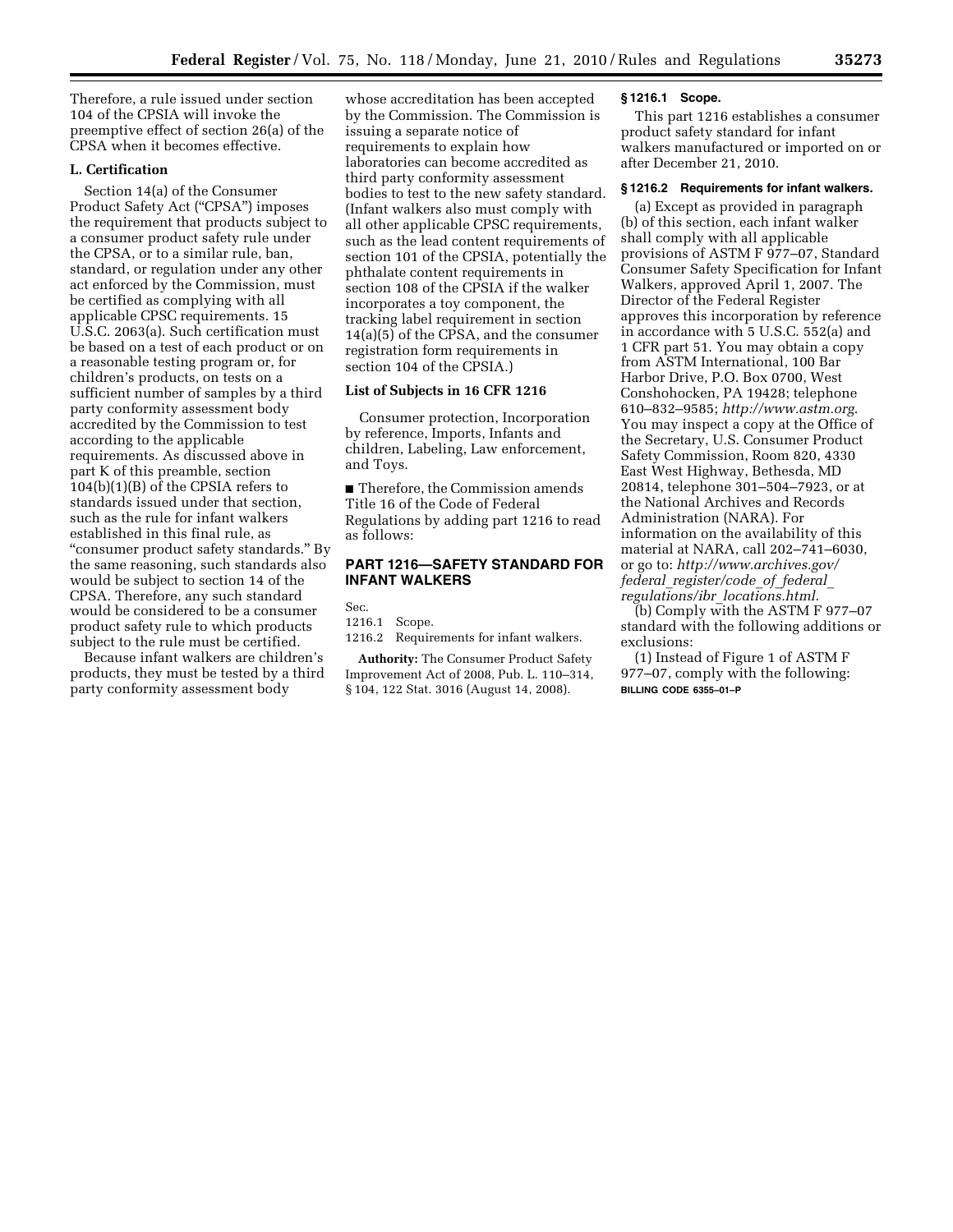

Open Back

# Figure 1 Illustration of Types of Infant Walkers

#### **BILLING CODE 6355–01–C**

(2) Instead of complying with section 4.6 through 4.6.8 of ASTM F 977–07, comply with the following:

(i) 4.6 The following guidelines shall apply to force gauges used for testing:

(ii) 4.6.1 *Equipment*—Force gauge with a range of 0 to 25 lbf  $(110 \text{ N})$ , tolerance of  $\pm$  0.25 lbf (1.1 N). A calibration interval shall be maintained for the force guage which will ensure

that the accuracy does not drift beyond the stated tolerance.

(iii) 4.6.2 *Equipment*—Force gauge with a range 0 to 100 lbf (500 N) tolerance of  $\pm$  1 lbf (4.44 N). A calibration shall be maintained for the force gauge which will ensure that the accuracy does not drift beyond the stated tolerance.

(3) In addition to complying with section 6.3 of ASTM F 977–07, comply with the following:

(i) 6.4 *Parking Device (applicable to walkers equipped with parking brakes)*—The walker shall have a maximum displacement of 1.97 inches (50 mm) for each test in each direction (forward, rearward, and sideward) when tested in accordance with 7.7.

(ii) [Reserved]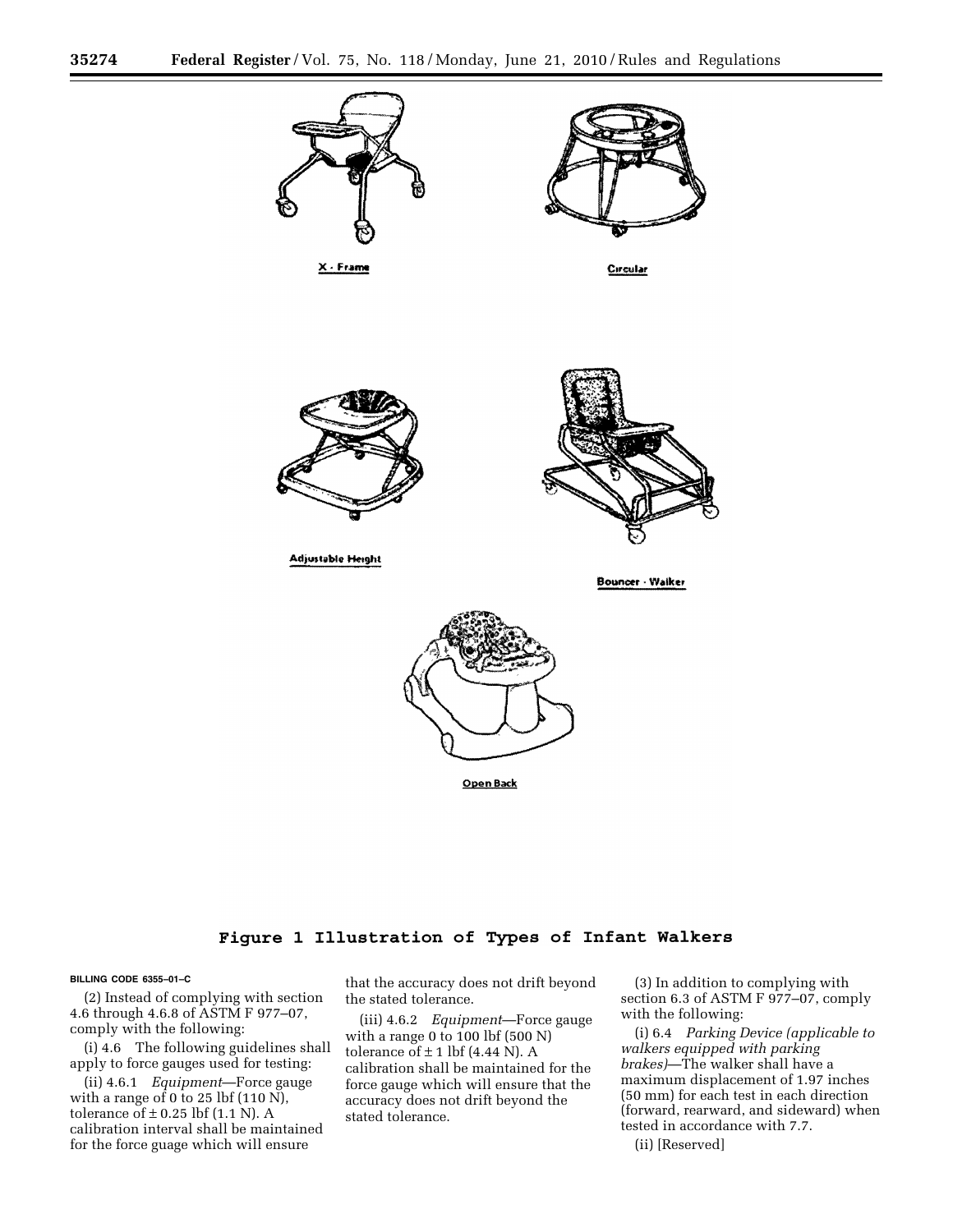(4) In addition to complying with section 7.6.1.2 of ASTM F 977–07, comply with the following:

(i) 7.6.1.2 The dummy's head shall remain unrestrained for all the step tests.

(ii) [Reserved]

(5) Following section 7.6.2 of ASTM F 977–07, use the following table instead of Table 1 Summary of Step(s) Tests:

(i) *Table 1 Summary of Step(s) Tests* 

| Section No. | Facing direction of walker | Weight of CAMI dummy, lb.                 | Simulated<br>speed, ft/s | Apply tipover<br>test                      |
|-------------|----------------------------|-------------------------------------------|--------------------------|--------------------------------------------|
|             |                            | 28 (vest)<br>28 (vest)<br>17<br>28 (vest) |                          | Yes.<br>Yes.<br>Yes.<br>Yes.<br>No.<br>No. |

(ii) [Reserved]

(6) Instead of complying with section 7.6.3.1 of ASTM F 977–07, comply with the following:

(i) 7.6.3.1 Center the walker on the test platform facing forward so that Plane A is perpendicular to the front edge of the platform and the walker is

distance *d* from the center of the most forward wheel(s) to the edge of the test platform,

means of a 7-strand military rope with 550 lb tensile strength (*e.g.,* paracord 550) and a stainless steel ball bearing pulley with an outside diameter of 1.25 in (32mm) and adjust the pulley so that the force is applied horizontally  $(0 \pm 0.5^{\circ}$  with respect to the table

(9) Instead of complying with section 7.6.3.6 of ASTM F 977–07, comply with the

(i) 7.6.3.6 Repeat 7.6.3.1–7.6.3.5 using the CAMI dummy with the weighted vest and with distance d, computed using the

$$
d_{CAM} - \frac{\left(V_f^2 - V_o^2\right) * \left(W_{CAM} + W_{waker} + W_{drop\ weight}\right)}{2g\left(W_{drop\ weight} - \mu_k N_{CAM}\right)}
$$

 $V_f$  = Maximum velocity of walker at edge of platform = 4 ft/sec

 $V_o$  = Initial velocity = 0

Where

 $W_{\text{CAMI}} = \text{Measured}$  weight of CAMI dummy

Wwalker = Weight of the walker

 $W_{drop\ weight} = Drop\ weight = 8 lb$ 

 $\mu_k$  = Dynamic coefficient of friction = 0.05

N<sub>CAMI</sub> = Normal force (for CAMI dummy scenario) = weight of CAMI dummy and walker

 $g =$  acceleration of gravity = 32.2 ft/sec<sup>2</sup>

Position the swivel wheels in such a way that the walker moves forward in a straight line parallel to Plane A.

(ii) [Reserved]

(7) Instead of complying with section 7.6.3.2 of ASTM F 977–07, comply with the following:

(i) 7.6.3.2 Place a CAMI infant dummy Mark II in the walker and position it as shown in Fig. 11 with the torso contacting the front of the occupant seating area and arms placed on the walker tray.

(ii) [Reserved]

weight

(ii) [Reserved]

additional times.

(8) Instead of complying with section 7.6.3.3 of ASTM  $\overline{F}$  977–07, comply with the following:

(i) 7.6.3.3 While holding the walker stationary, attach an 8 lb (3.6 kg) weight to the front of the walker base at Plane A by

$$
d_{CAMI\;w/vest} - \frac{\left(V_f^2 - V_o^2\right) * \left(W_{CAMI\;w/vest} + W_{walker} + W_{drop\;weight}\right)}{2g\left(W_{drop\;weight} - \mu_k N_{CAMI\;w/vest}\right)}
$$

 $g = acceleration of gravity = 32.2 ft/sec<sup>2</sup>$ 

(10) In addition to complying with section 7.6.3.6 of ASTM F 977–07, comply with the following: (i) 7.6.3.7 Repeat tests in the following sequence: Section 7.6.3.4, section 7.6.3.5, and section 7.6.3.6 two

of CAMI dummy + vest weight + walker (ii) [Reserved]

surface).

following:

(ii) [Reserved]

following equation:

(11) Instead of complying with 7.6.4.1 of ASTM F 977–07, comply with the following:

(i) 7.6.4.1 Center the walker on the test platform facing sideways so that Plane B is perpendicular to the front edge of the platform and the walker is distance *d* from the center of the most sideward wheel(s) to the edge of the test platform,

Where

 $V_f$  = Maximum velocity of walker at edge of platform = 4 ft/sec

 $V_0$  = Initial velocity = 0

- WCAMI w/vest = Measured weight of CAMI
- dummy and weighted vest
- $W_{\text{walker}} = \text{Weight of the walker}$
- $W_{drop weight} = Drop weight = 8 lb$

 $\mu_k$  = Dynamic coefficient of friction = 0.05

 $N_{CAMI\ w/vest}$  = Normal force (for CAMI dummy fitted with 11 lb vest scenario) = weight

> *d*  $V_f^2 - V_o^2$   $*(W_{CAM} + W_{walker} + W_o^2)$  $c_{AMI}$  –  $\frac{Qg(W)}{2g(W)}$  $f^{\prime \prime}$   $f^{\prime \prime}$  ( $\prime \prime$  CAMI  $\pm \prime \prime \prime$  walker  $\pm \prime \prime \prime$  drop weight *drop weight*  $=\frac{(V_f^2-V_o^2)*(W_{CAMI}+W_{walker}+W_{drop\ weight})}{(W_{CAMI}+W_{walker}+W_{drop\ weight})}$ − 2  $\frac{1}{2}$  $2 g \left( W_{drop\ weight} - \mu_k N_{CAM} \right)$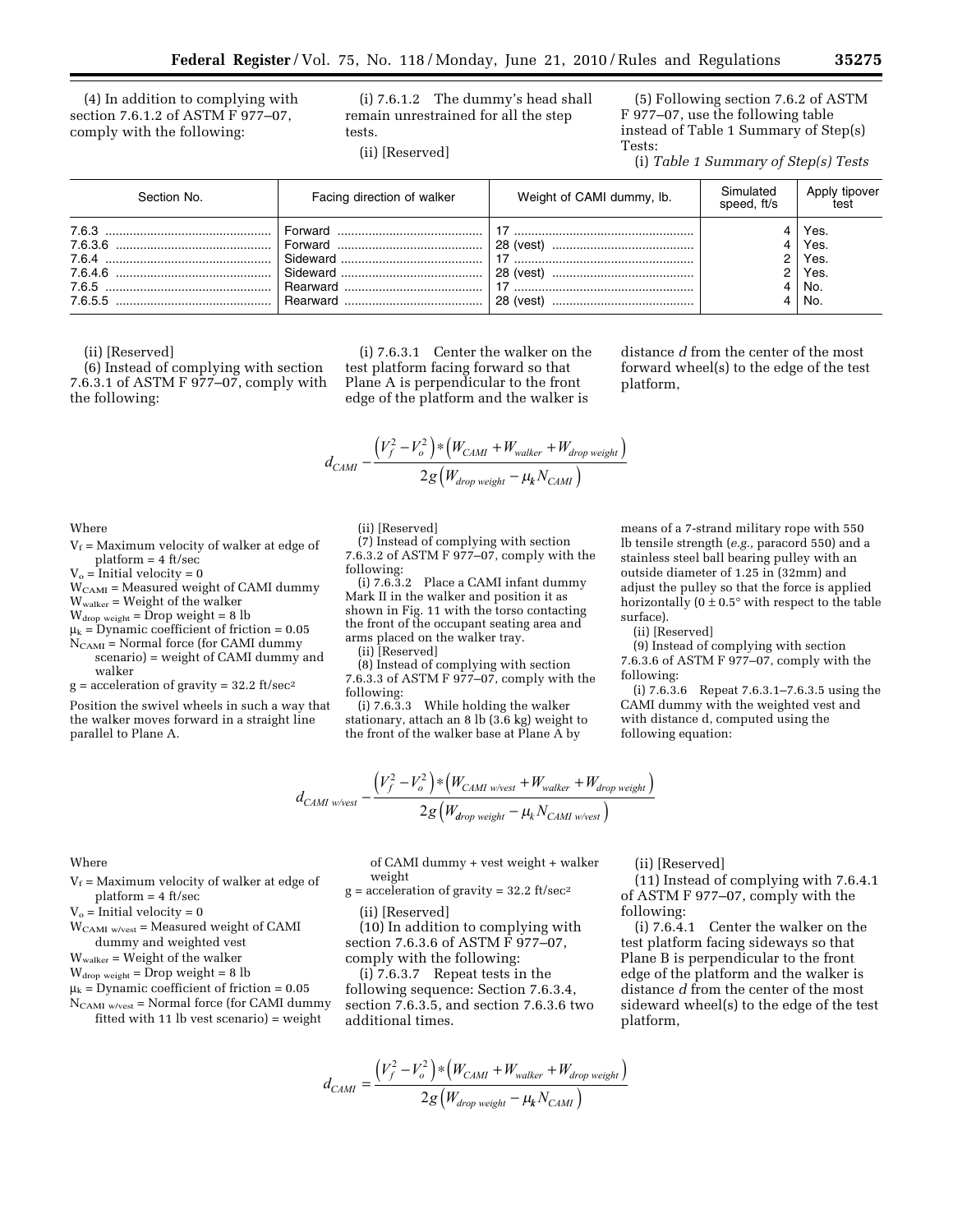Where

- $V_f$  = Maximum velocity of walker at edge of platform = 2 ft/sec
- $V<sub>o</sub>$  = Initial velocity = 0

WCAMI = Measured weight of CAMI dummy

- Wwalker = Weight of the walker
- $W_{drop weight} = Drop weight = 8 lb$
- $\mu_k$  = Dynamic coefficient of friction = 0.05
- $N_{\rm CAMI}$  = Normal force (for CAMI dummy scenario) = weight of CAMI dummy and walker
- $g =$  acceleration of gravity = 32.2 ft/sec<sup>2</sup>

Position the swivel wheels in such a way that the walker moves sideward in a straight line parallel to Plane A. (ii) [Reserved]

(12) Instead of complying with section 7.6.4.3 of ASTM F 977–07, comply with

the following: (i) 7.6.4.3 While holding the walker stationary, attach an 8 lb (3.6 kg) weight to the side of the walker base at Plane B by means of a rope (as specified in 7.6.3.3) and a pulley (as specified in

7.6.3.3) and adjust the pulley so that the force is applied horizontally  $(0 \pm 0.5^\circ)$ with respect to the table surface).

(ii) [Reserved]

(13) Instead of complying with section 7.6.4.6 of ASTM F 977–07, comply with the following:

(i) 7.6.4.6 Repeat 7.6.4.1 through 7.6.4.5 using the CAMI dummy with the weighted vest (see Fig. 12) and with distance d, computed using the following equation:

$$
d_{CAMI\;w/vest} = \frac{\left(V_f^2 - V_o^2\right) * \left(W_{CAMI\;w/vest} + W_{walker} + W_{drop\;weight}\right)}{2g\left(W_{drop\;weight} - \mu_k N_{CAMI\;w/vest}\right)}
$$

Where

- $V_f$  = Maximum velocity of walker at edge of platform = 2 ft/sec
- 
- $V_o$  = Initial velocity = 0 WCAMI w/vest = Measured weight of CAMI
- dummy and weighted vest
- Wwalker = Weight of the walker
- $W_{drop weight} = Drop weight = 8 lb$
- $\mu_k$  = Dynamic coefficient of friction = 0.05
- NCAMI w/vest = Normal force (for CAMI dummy fitted with 11 lb vest scenario) = weight of CAMI dummy + vest weight + walker weight
- $g = acceleration of gravity = 32.2 ft/sec<sup>2</sup>$ (ii) [Reserved]
	-

(14) In addition to complying with section 7.6.4.6 of ASTM  $\tilde{F}$  977-07, comply with the following:

(i) 7.6.4.7 Repeat tests in the following sequence: section 7.6.4.4, section 7.6.4.5, and section 7.6.4.6 two additional times.

#### (ii) [Reserved]

(15) Instead of complying with Figure 10, use the following: **BILLING CODE 6355–01–P**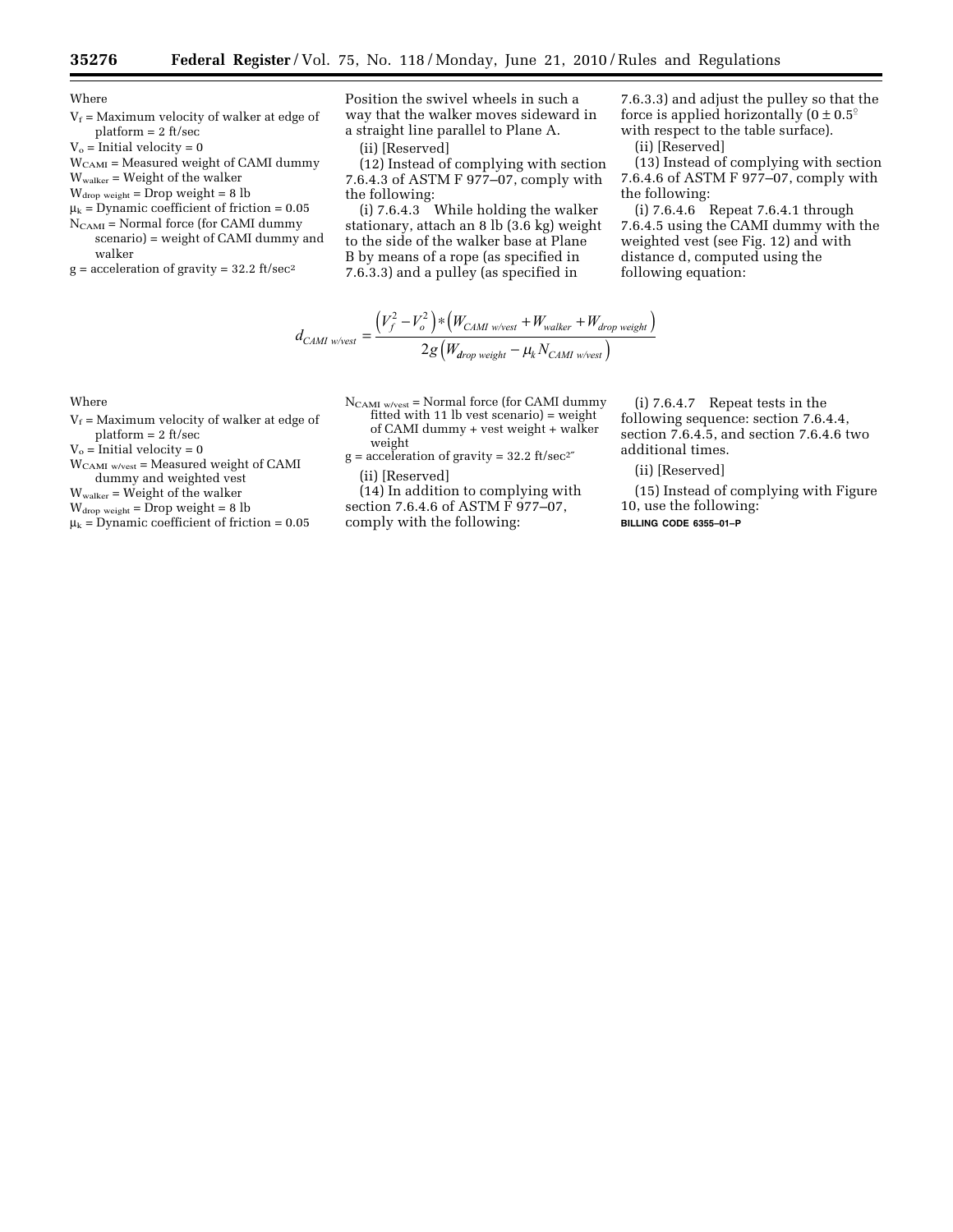

# Figure 10 Test Platform Specifications

# **BILLING CODE 6355–01–C**

(16) Instead of complying with section 7.6.5.1 of ASTM F 977–07, comply with the following:

(i) 7.6.5.1 Center the walker on the test platform facing rearward so that Plane A is perpendicular to the front edge of the platform and the walker is

distance *d* from the center of the most rearward wheel(s) to the edge of the test platform,

$$
d_{CAMI} = \frac{\left(V_f^2 - V_o^2\right) * \left(W_{CAMI} + W_{walker} + W_{drop\ weight}\right)}{2g\left(W_{drop\ weight} - \mu_k N_{CAMI}\right)}
$$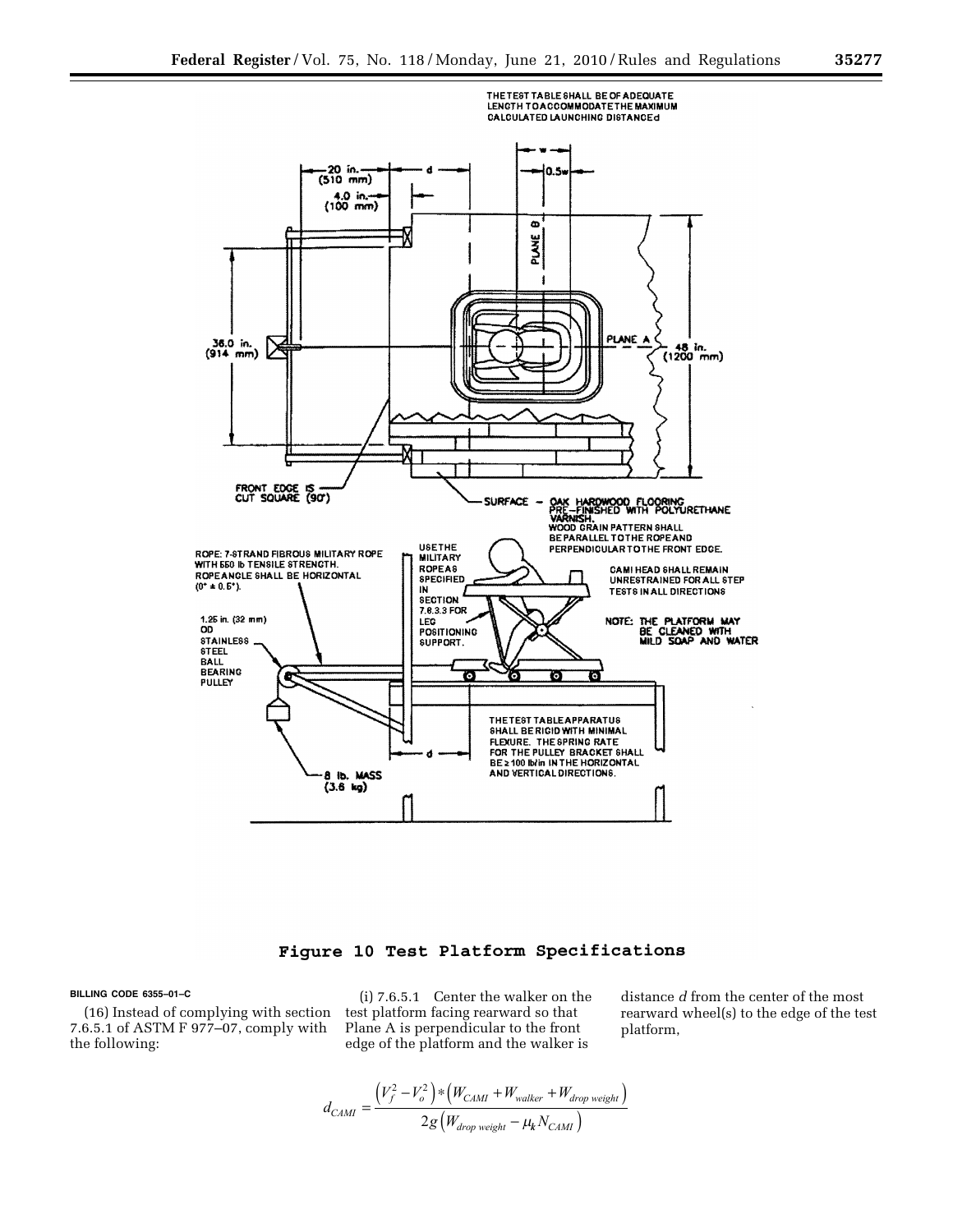**Where** 

- $V_f$  = Maximum velocity of walker at edge of platform = 4 ft/sec
- $V_o =$ Initial velocity = 0  $W_{CAMI}$  = Measured weight of CAMI dummy
- Wwalker = Weight of the walker
- $W_{drop weight} = \text{Drop weight} = 8 \text{ lb}$
- $\mu_k$  = Dynamic coefficient of friction = 0.05
- $N_{CAMI}$  = Normal force (for CAMI dummy scenario) = weight of CAMI dummy and walker

 $g =$  acceleration of gravity = 32.2 ft/sec<sup>2</sup> Position the swivel wheels in such a way that the walker moves rearward in a straight line parallel to Plane A. If the walker has an open back design, attach the 1 in aluminum angle used in 7.3.4 to span the back frame.

(ii) [Reserved]

(17) Instead of complying with section 7.6.5.3 of ASTM F 977–07, comply with the following:

(i) 7.6.5.3 While holding the walker stationary, attach an 8 lb (3.6 kg) weight to the rear of the walker base at Plane A by means of a rope (as specified in 7.6.3.3) and a pulley (as specified in

$$
d_{CAMI\;w/vest} = \frac{(V_f^2 - V_o^2) * (W_{CAMI\;w/vest} + W_{walker} + W_{drop\;weight})}{2g(W_{drop\;weight} - \mu_k N_{CAMI\;w/vest})}
$$

(D) 7.7.4 *Forward facing test of parking devices.* 

(E) 7.7.4.1 Position the walker including the Test Mass facing forward so that plane A is perpendicular to the front edge of the platform (see fig. 10) and passes through the center of the pulley. Engage all parking devices in accordance with the manufacturer's instructions.

(F) 7.7.4.2 Within one minute of placing the walker with the Test Mass on the platform, attach an 8 lb weight gradually within 5 seconds to the walker frame base at plane A by means of a rope and a pulley per the test apparatus specifications in the step test procedure, adjusted so that the force is applied horizontally (rope angle shall be  $0 \pm 0.5^{\circ}$ ). Remove the 8 lb weight after 1 minute. Measure the displacement.

(G) 7.7.5 *Sideward facing test of parking devices.* 

(H) 7.7.5.1 Position the walker including the Test Mass facing sideward so that plane B is perpendicular to the front edge of the platform and passes through the center of the pulley. Engage all parking devices in accordance with the manufacturer's instructions.

(I) 7.7.5.2 Within one minute of placing the walker with the Test Mass on the platform, attach an 8 lb weight gradually within 5 seconds to the walker frame base at plane B by means of a rope and a pulley per the test apparatus specifications in the step test procedure, adjusted so that the force is applied horizontally (rope angle shall be  $0 \pm 0.5^{\circ}$ ). Remove the 8 lb weight after 1 minute. Measure the displacement.

(J) 7.7.5.3 If the walker is equipped with fixed direction rear wheels and the walker is displaced in a curved path, establish the location of the rope

7.6.3.3) and adjust the pulley so that the force is applied horizontally  $(0 \pm 0.5^{\circ})$ with respect to the table surface).

(ii) [Reserved]

(18) Instead of complying with section 7.6.5.5 of ASTM F 977–07, comply with the following:

(i) 7.6.5.5 Repeat 7.6.5.1 through 7.6.5.4 using the CAMI dummy with the weighted vest (see Fig. 12) and with distance d, computed using the following equation:

Where

 $V_f$  = Maximum velocity of walker at edge of platform = 4 ft/sec

 $V_o = Inital velocity = 0$ 

- WCAMI w/vest = Measured weight of CAMI dummy and weighted vest
- $W_{\text{walker}} = \text{Weight of the walker}$
- $W_{drop weight} = \overset{\sim}{D}$ rop weight = 8 lb
- $\mu_k$  = Dynamic coefficient of friction = 0.05  $N_{\text{CAMI} \text{ w/vest}}$  = Normal force (for CAMI dummy fitted with weighted vest scenario) =
- Measured weight of CAMI dummy + measured weight of vest + walker weight

 $g =$  acceleration of gravity = 32.2 ft/sec<sup>2 $\degree$ </sup>

(19) In addition to complying with section 7.6.5.5 of ASTM F 977–07, comply with the following:

 $(i)$  7.6.5.6 Repeat tests in the following sequence: section 7.6.5.3, and section 7.6.5.5 two additional times.

(ii) [Reserved]

(20) In addition to complying with section 7.6 of ASTM F 977-07, comply with the following:

(i) 7.7 *Parking Device Test* (see 6.4): (A) 7.7.1 Perform the parking device test using a Test Mass that is A rigid cylinder 6.30 in  $\pm$  0.04 in (160mm  $\pm$  1 mm) in diameter,  $11.02$  in  $\pm 0.04$  in (280)  $mm \pm 1$  mm) in height with a mass of 16.9 lb (7.65 kg), with its center of gravity in the center of the cylinder.

(B) 7.7.2 Adjust the walker seat to the highest position (if applicable). Place the Test Mass vertically in the walker seat. Set any manual speed control to the fastest position (if applicable). Establish a vertical plane A that passes through the center of the seating area and is parallel to the direction the child faces. Establish a vertical plane B that is perpendicular to plane A and passes through the center of the seating area.

(C) 7.7.3 Perform the parking device test in the forward, sideward, and rearward directions.

attachment as the reference point and measure the linear displacement of that reference point after performing the procedure as described in 7.7.5.1 and 7.7.5.2.

(K) 7.7.6 *Rearward facing test of parking devices.* 

(L) 7.7.6.1 Position the walker including the Test Mass facing rearward so that plane A is perpendicular to the front edge of the platform and passes through the center of the pulley. Engage all parking devices in accordance with the manufacturers' instructions.

(M) 7.7.6.2 Within one minute of placing the walker with the Test Mass on the platform, attach an 8 lb weight gradually within 5 seconds to the walker frame base at plane A by means of a rope and a pulley per the test apparatus specifications in the step test procedure, adjusted so that the force is applied horizontally (rope angle shall be  $0 \pm 0.5^{\circ}$ ). Remove the 8 lb weight after 1 minute. Measure the displacement.

(ii) [Reserved]

(21) In addition to complying with section 8.2.3.2 of ASTM  $\bar{F}$  977–07, comply with the following:

(i) 8.2.3.3 A warning statement shall address the following:

WARNING: Parking brake use does not totally prevent walker movement. Always keep child in view when in the walker, even when using the parking brakes.

(ii) [Reserved]

(22) Instead of complying with section 8.2.4.2 of ASTM F 977–07, comply with the following:

(i) 8.2.4.2 The stairs warning shall be stated exactly as follows: